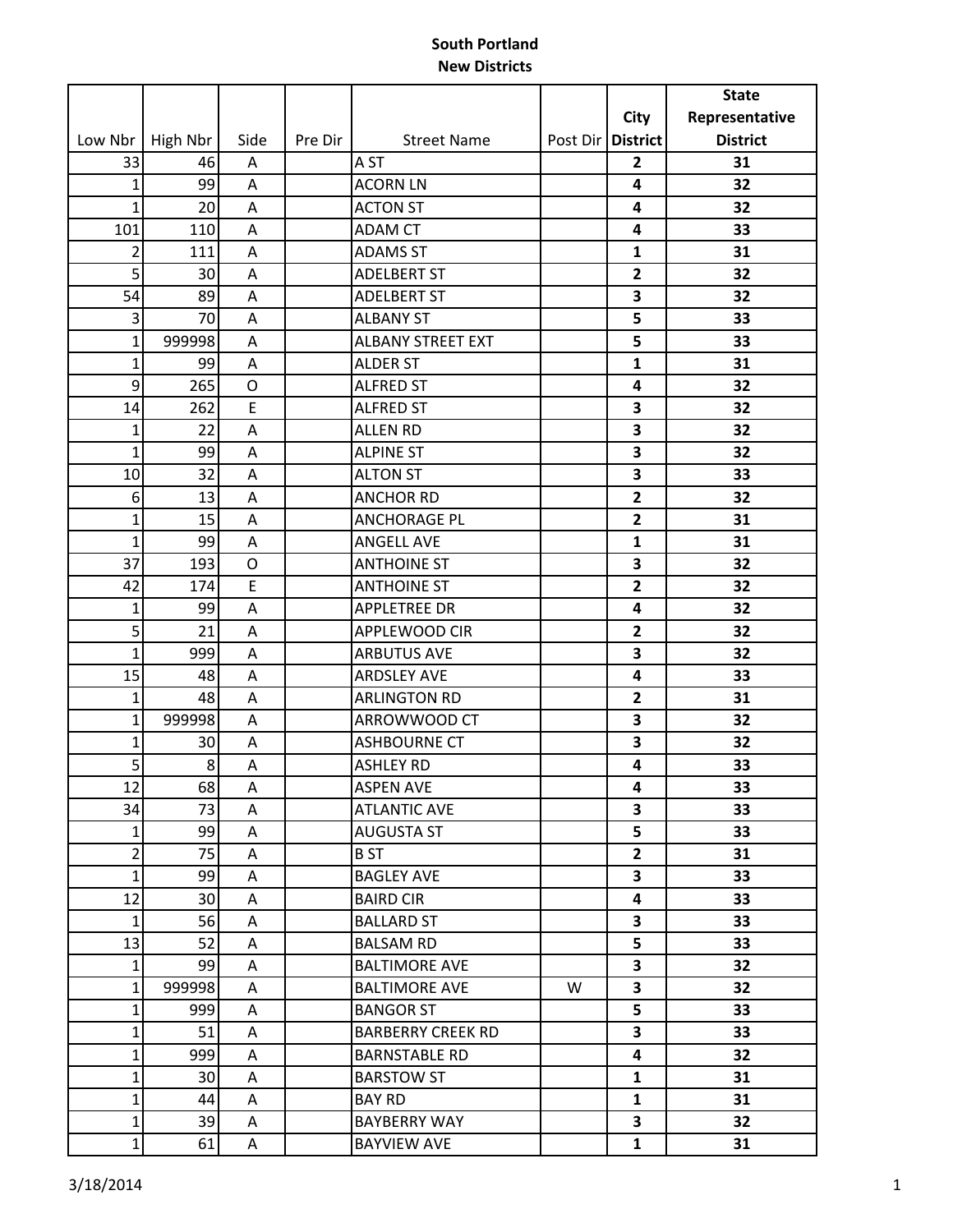|                |          |                  |         |                       |                     |                | <b>State</b>    |
|----------------|----------|------------------|---------|-----------------------|---------------------|----------------|-----------------|
|                |          |                  |         |                       |                     | <b>City</b>    | Representative  |
| Low Nbr        | High Nbr | Side             | Pre Dir | <b>Street Name</b>    | Post Dir   District |                | <b>District</b> |
| 1              | 99       | Α                |         | <b>BEACH ST</b>       |                     | 1              | 31              |
| $\overline{2}$ | 12       | Α                |         | <b>BEAUFORT ST</b>    |                     | $\overline{2}$ | 32              |
| 26             | 36       | E                |         | <b>BEAUFORT ST</b>    |                     | $\overline{2}$ | 32              |
| 27             | 37       | O                |         | <b>BEAUFORT ST</b>    |                     | 3              | 32              |
| $\mathbf{1}$   | 69       | $\circ$          |         | <b>BELLAIRE RD</b>    |                     | 3              | 32              |
| 10             | 52       | $\mathsf E$      |         | <b>BELLAIRE RD</b>    |                     | $\overline{2}$ | 32              |
| $\mathbf{1}$   | 54       | A                |         | <b>BELLEVUE AVE</b>   |                     | $\mathbf{1}$   | 31              |
| $\mathbf{1}$   | 999998   | A                |         | BENJAMIN W PICKETT ST |                     | $\mathbf{1}$   | 31              |
| $\mathbf{1}$   | 34       | A                |         | <b>BENNETT ST</b>     |                     | 3              | 32              |
| $\mathbf{1}$   | 99       | A                |         | <b>BERWICK ST</b>     |                     | 5              | 33              |
| $\mathbf{1}$   | 99       | A                |         | <b>BEVERLY ST</b>     |                     | $\mathbf{1}$   | 31              |
| $\overline{2}$ | 33       | Α                |         | <b>BIRCH RD</b>       |                     | 1              | 31              |
| 15             | 38       | Α                |         | <b>BISHOP AVE</b>     |                     | 3              | 33              |
| $\mathbf{1}$   | 999998   | A                |         | <b>BLUEBERRY DR</b>   |                     | 4              | 32              |
| $\mathbf{1}$   | 27       | Α                |         | <b>BLUFF RD</b>       |                     | $\mathbf{1}$   | 31              |
| 18             | 36       | A                |         | <b>BODGE ST</b>       |                     | 3              | 33              |
| $\mathbf{1}$   | 140      | Α                |         | <b>BONNYBANK TER</b>  |                     | 4              | 32              |
| $\mathbf{1}$   | 145      | A                |         | <b>BONNYBRIAR RD</b>  |                     | 4              | 32              |
| $\overline{2}$ | 100      | E                |         | <b>BOOTHBY AVE</b>    |                     | 2              | 31              |
| 11             | 95       | $\boldsymbol{0}$ |         | <b>BOOTHBY AVE</b>    |                     | 3              | 32              |
| 105            | 157      | $\boldsymbol{0}$ |         | <b>BOOTHBY AVE</b>    |                     | 3              | 32              |
| 106            | 156      | E                |         | <b>BOOTHBY AVE</b>    |                     | $\overline{2}$ | 32              |
| 170            | 175      | A                |         | <b>BOOTHBY AVE</b>    |                     | $\overline{2}$ | 32              |
| 1              | 99       | $\mathsf A$      |         | <b>BOSTON ST</b>      |                     | 5              | 33              |
| $\mathbf{1}$   | 86       | A                |         | <b>BOWDOIN AVE</b>    |                     | 4              | 32              |
| $\mathbf{1}$   | 50       | Α                |         | <b>BOWERS ST</b>      |                     | $\mathbf{1}$   | 31              |
| $\mathbf{1}$   | 36       | A                |         | <b>BOYD RD</b>        |                     | 1              | 31              |
| $\mathbf{1}$   | 999      | A                |         | <b>BOYSENBERRY DR</b> |                     | 4              | 32              |
| 7              | $17$     | $\mathsf A$      |         | <b>BRAEBURN AVE</b>   |                     | 4              | 33              |
| $\overline{2}$ | 150      | Α                |         | <b>BREAKWATER DR</b>  |                     | $\mathbf{1}$   | 31              |
| $\mathbf{1}$   | 999998   | Α                |         | <b>BREMEN ST</b>      |                     | 4              | 32              |
| $\mathbf{1}$   | 34       | Α                |         | <b>BRENTON ST</b>     |                     | 3              | 32              |
| $\mathbf{1}$   | 130      | Α                |         | <b>BRIARWOOD RD</b>   |                     | 5              | 33              |
| $\mathbf{1}$   | 99999    | Α                |         | <b>BRICKHILL AVE</b>  |                     | 5              | 33              |
| $\mathbf{1}$   | 199      | Α                |         | <b>BRIGHAM ST</b>     |                     | 5              | 33              |
| $\mathbf{1}$   | 199      | Α                |         | <b>BRINDLE CIR</b>    |                     | 4              | 32              |
| 5              | 239      | Α                |         | <b>BROADWAY</b>       |                     | 1              | 31              |
| 245            | 482      | Α                |         | <b>BROADWAY</b>       |                     | $\mathbf{2}$   | 31              |
| 513            | 687      | O                |         | <b>BROADWAY</b>       |                     | $\overline{2}$ | 31              |
| 602            | 684      | E                |         | <b>BROADWAY</b>       |                     | $\mathbf{2}$   | 32              |
| 696            | 766      | Α                |         | <b>BROADWAY</b>       |                     | 3              | 32              |
| 768            | 936      | $\mathsf E$      |         | <b>BROADWAY</b>       |                     | 3              | 32              |
| 777            | 1045     | O                |         | <b>BROADWAY</b>       |                     | 3              | 33              |
| 968            | 1046     | E                |         | <b>BROADWAY</b>       |                     | 3              | 33              |
| 1054           | 1108     | E                |         | <b>BROADWAY</b>       |                     | 3              | 32              |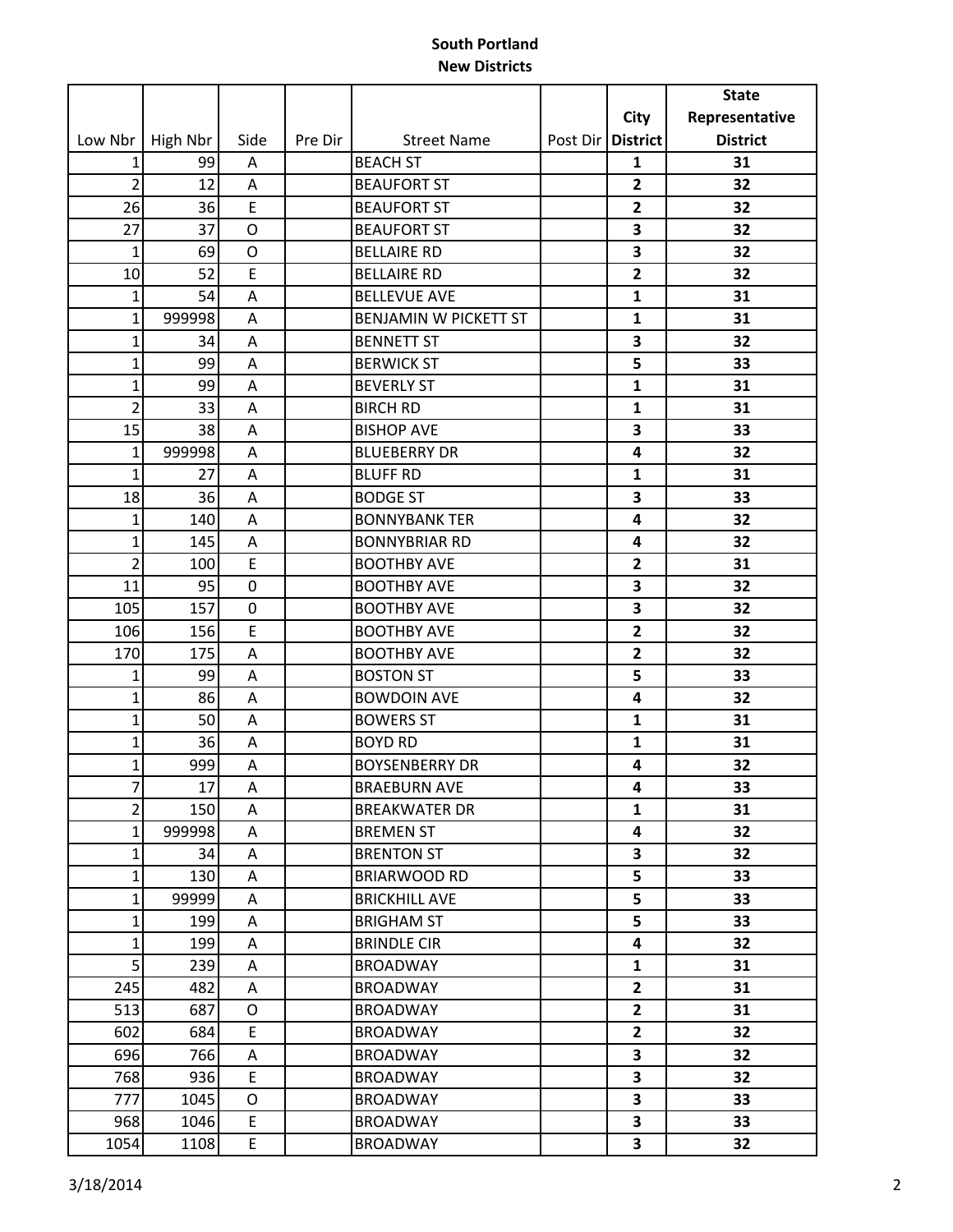| City<br>Representative<br><b>District</b><br><b>District</b><br>Low Nbr<br>High Nbr<br>Side<br>Pre Dir<br><b>Street Name</b><br>Post Dir<br>1122<br>1422<br>E<br><b>BROADWAY</b><br>32<br>4<br>1125<br>3<br>1401<br><b>BROADWAY</b><br>33<br>$\circ$<br>1439<br>3<br>1581<br>$\mathsf O$<br><b>BROADWAY</b><br>33<br>E<br>1478<br>1584<br>33<br><b>BROADWAY</b><br>4<br>1587<br>5<br>33<br>2401<br><b>BROADWAY</b><br>A<br><b>BROOKSIDE AVE</b><br>$\mathbf{1}$<br>31<br>49<br>A<br>1<br>$\mathbf{1}$<br>57<br>32<br><b>BRYANT ST</b><br>4<br>A<br>3<br>72<br>A<br><b>BUCHANAN ST</b><br>3<br>32<br>$\mathbf 1$<br>17<br><b>BULKELEY RD</b><br>5<br>33<br>Α<br>$\mathbf{1}$<br>23<br><b>BURNHAM ST</b><br>3<br>33<br>Α<br>94<br>11<br><b>BURWELL AVE</b><br>4<br>33<br>A<br>23<br><b>BUTTONWOOD ST</b><br>3<br>30<br>33<br>A<br>C <sub>ST</sub><br>$\overline{2}$<br>$\mathbf{1}$<br>68<br>31<br>Α<br>$\mathbf{1}$<br><b>CALAIS ST</b><br>999998<br>32<br>Α<br>4<br><b>CANDLEBROOK LN</b><br>32<br>$\mathbf{1}$<br>198<br>A<br>4<br>$\mathbf{1}$<br>99<br>5<br>33<br><b>CANNON RD</b><br>Α<br>14<br>73<br><b>CARIGNAN AVE</b><br>4<br>32<br>Α<br>32<br>$\mathbf{1}$<br>9999<br><b>CARLISLE RD</b><br>A<br>4<br>$\mathbf{1}$<br><b>CARLISLE WAY</b><br>32<br>999<br>4<br>Α<br>$\mathbf{1}$<br>49<br><b>CARROLL ST</b><br>$\overline{2}$<br>31<br>Α<br>22<br>47<br>3<br><b>CARTER ST</b><br>32<br>A<br>3<br>33<br>48<br><b>CARVER BLVD</b><br>33<br>Α<br>32<br>$\mathbf{1}$<br>178<br><b>CASH ST</b><br>4<br>Α<br>$\mathbf{1}$<br><b>CASTLE ST</b><br>$\mathbf{1}$<br>31<br>7<br>A<br>$\mathbf{1}$<br>23<br><b>CEDAR ST</b><br>$\overline{2}$<br>31<br>A<br>$\mathbf{1}$<br>99<br>3<br><b>CENTRAL AVE</b><br>33<br>Α<br>$\overline{2}$<br>85<br><b>CHAMBERS AVE</b><br>4<br>32<br>Α<br>52<br>$\mathbf{1}$<br>$\mathbf{1}$<br>31<br>A<br><b>CHANNEL RD</b><br>109<br><b>CHAPEL ST</b><br>$\mathbf 1$<br>A<br>3<br>33<br>$\mathbf{1}$<br>$\overline{\mathbf{3}}$<br>1<br><b>CHAPMAN ST</b><br>33<br>A<br>9<br>9<br>$\overline{2}$<br>31<br>0<br><b>CHARLOTTE ST</b><br>10<br>10<br>E<br><b>CHARLOTTE ST</b><br>$\mathbf{1}$<br>31<br>125<br>$\mathbf{1}$<br>$\mathbf{1}$<br>31<br><b>CHASE ST</b><br>A<br>$\mathbf{1}$<br>999<br>32<br><b>CHECKERBERRY CIR</b><br>4<br>Α<br>$\mathbf{1}$<br>98<br>$\overline{\mathbf{3}}$<br>33<br>CHESTNUT ST<br>A<br>5<br>52<br><b>CHURCH ST</b><br>3<br>33<br>A<br>5<br>57<br><b>CHURCHILL RD</b><br>$\overline{2}$<br>32<br>A<br>$\mathbf{1}$<br>99<br><b>CLEMONS ST</b><br>$\overline{2}$<br>31<br>A<br>3<br>3<br>32<br>141<br><b>CLEVELAND CIR</b><br>A<br>12<br>35<br><b>CLIFF AVE</b><br>$\mathbf{1}$<br>31<br>A<br>5<br>$\overline{2}$<br>32<br>150<br><b>CLIFFORD ST</b><br>A<br>2<br>82<br>$\overline{2}$<br><b>CLINTON ST</b><br>31<br>Α<br>$\mathbf{1}$<br>77<br><b>CLOYSTER RD</b><br>$\mathbf{1}$<br>31<br>A<br>$\overline{7}$<br>57<br>5<br><b>COACH RD</b><br>33<br>0<br>70<br>33<br>4 |    |   |                 |  | <b>State</b> |
|-------------------------------------------------------------------------------------------------------------------------------------------------------------------------------------------------------------------------------------------------------------------------------------------------------------------------------------------------------------------------------------------------------------------------------------------------------------------------------------------------------------------------------------------------------------------------------------------------------------------------------------------------------------------------------------------------------------------------------------------------------------------------------------------------------------------------------------------------------------------------------------------------------------------------------------------------------------------------------------------------------------------------------------------------------------------------------------------------------------------------------------------------------------------------------------------------------------------------------------------------------------------------------------------------------------------------------------------------------------------------------------------------------------------------------------------------------------------------------------------------------------------------------------------------------------------------------------------------------------------------------------------------------------------------------------------------------------------------------------------------------------------------------------------------------------------------------------------------------------------------------------------------------------------------------------------------------------------------------------------------------------------------------------------------------------------------------------------------------------------------------------------------------------------------------------------------------------------------------------------------------------------------------------------------------------------------------------------------------------------------------------------------------------------------------------------------------------------------------------------------------------------------------------------------------------------------------------------------------------------------------------------------------------------------------------------------------------------------------------------------------------------------------------------------------------------------------------------------------------------------------------------------------------------------------------|----|---|-----------------|--|--------------|
|                                                                                                                                                                                                                                                                                                                                                                                                                                                                                                                                                                                                                                                                                                                                                                                                                                                                                                                                                                                                                                                                                                                                                                                                                                                                                                                                                                                                                                                                                                                                                                                                                                                                                                                                                                                                                                                                                                                                                                                                                                                                                                                                                                                                                                                                                                                                                                                                                                                                                                                                                                                                                                                                                                                                                                                                                                                                                                                                     |    |   |                 |  |              |
|                                                                                                                                                                                                                                                                                                                                                                                                                                                                                                                                                                                                                                                                                                                                                                                                                                                                                                                                                                                                                                                                                                                                                                                                                                                                                                                                                                                                                                                                                                                                                                                                                                                                                                                                                                                                                                                                                                                                                                                                                                                                                                                                                                                                                                                                                                                                                                                                                                                                                                                                                                                                                                                                                                                                                                                                                                                                                                                                     |    |   |                 |  |              |
|                                                                                                                                                                                                                                                                                                                                                                                                                                                                                                                                                                                                                                                                                                                                                                                                                                                                                                                                                                                                                                                                                                                                                                                                                                                                                                                                                                                                                                                                                                                                                                                                                                                                                                                                                                                                                                                                                                                                                                                                                                                                                                                                                                                                                                                                                                                                                                                                                                                                                                                                                                                                                                                                                                                                                                                                                                                                                                                                     |    |   |                 |  |              |
|                                                                                                                                                                                                                                                                                                                                                                                                                                                                                                                                                                                                                                                                                                                                                                                                                                                                                                                                                                                                                                                                                                                                                                                                                                                                                                                                                                                                                                                                                                                                                                                                                                                                                                                                                                                                                                                                                                                                                                                                                                                                                                                                                                                                                                                                                                                                                                                                                                                                                                                                                                                                                                                                                                                                                                                                                                                                                                                                     |    |   |                 |  |              |
|                                                                                                                                                                                                                                                                                                                                                                                                                                                                                                                                                                                                                                                                                                                                                                                                                                                                                                                                                                                                                                                                                                                                                                                                                                                                                                                                                                                                                                                                                                                                                                                                                                                                                                                                                                                                                                                                                                                                                                                                                                                                                                                                                                                                                                                                                                                                                                                                                                                                                                                                                                                                                                                                                                                                                                                                                                                                                                                                     |    |   |                 |  |              |
|                                                                                                                                                                                                                                                                                                                                                                                                                                                                                                                                                                                                                                                                                                                                                                                                                                                                                                                                                                                                                                                                                                                                                                                                                                                                                                                                                                                                                                                                                                                                                                                                                                                                                                                                                                                                                                                                                                                                                                                                                                                                                                                                                                                                                                                                                                                                                                                                                                                                                                                                                                                                                                                                                                                                                                                                                                                                                                                                     |    |   |                 |  |              |
|                                                                                                                                                                                                                                                                                                                                                                                                                                                                                                                                                                                                                                                                                                                                                                                                                                                                                                                                                                                                                                                                                                                                                                                                                                                                                                                                                                                                                                                                                                                                                                                                                                                                                                                                                                                                                                                                                                                                                                                                                                                                                                                                                                                                                                                                                                                                                                                                                                                                                                                                                                                                                                                                                                                                                                                                                                                                                                                                     |    |   |                 |  |              |
|                                                                                                                                                                                                                                                                                                                                                                                                                                                                                                                                                                                                                                                                                                                                                                                                                                                                                                                                                                                                                                                                                                                                                                                                                                                                                                                                                                                                                                                                                                                                                                                                                                                                                                                                                                                                                                                                                                                                                                                                                                                                                                                                                                                                                                                                                                                                                                                                                                                                                                                                                                                                                                                                                                                                                                                                                                                                                                                                     |    |   |                 |  |              |
|                                                                                                                                                                                                                                                                                                                                                                                                                                                                                                                                                                                                                                                                                                                                                                                                                                                                                                                                                                                                                                                                                                                                                                                                                                                                                                                                                                                                                                                                                                                                                                                                                                                                                                                                                                                                                                                                                                                                                                                                                                                                                                                                                                                                                                                                                                                                                                                                                                                                                                                                                                                                                                                                                                                                                                                                                                                                                                                                     |    |   |                 |  |              |
|                                                                                                                                                                                                                                                                                                                                                                                                                                                                                                                                                                                                                                                                                                                                                                                                                                                                                                                                                                                                                                                                                                                                                                                                                                                                                                                                                                                                                                                                                                                                                                                                                                                                                                                                                                                                                                                                                                                                                                                                                                                                                                                                                                                                                                                                                                                                                                                                                                                                                                                                                                                                                                                                                                                                                                                                                                                                                                                                     |    |   |                 |  |              |
|                                                                                                                                                                                                                                                                                                                                                                                                                                                                                                                                                                                                                                                                                                                                                                                                                                                                                                                                                                                                                                                                                                                                                                                                                                                                                                                                                                                                                                                                                                                                                                                                                                                                                                                                                                                                                                                                                                                                                                                                                                                                                                                                                                                                                                                                                                                                                                                                                                                                                                                                                                                                                                                                                                                                                                                                                                                                                                                                     |    |   |                 |  |              |
|                                                                                                                                                                                                                                                                                                                                                                                                                                                                                                                                                                                                                                                                                                                                                                                                                                                                                                                                                                                                                                                                                                                                                                                                                                                                                                                                                                                                                                                                                                                                                                                                                                                                                                                                                                                                                                                                                                                                                                                                                                                                                                                                                                                                                                                                                                                                                                                                                                                                                                                                                                                                                                                                                                                                                                                                                                                                                                                                     |    |   |                 |  |              |
|                                                                                                                                                                                                                                                                                                                                                                                                                                                                                                                                                                                                                                                                                                                                                                                                                                                                                                                                                                                                                                                                                                                                                                                                                                                                                                                                                                                                                                                                                                                                                                                                                                                                                                                                                                                                                                                                                                                                                                                                                                                                                                                                                                                                                                                                                                                                                                                                                                                                                                                                                                                                                                                                                                                                                                                                                                                                                                                                     |    |   |                 |  |              |
|                                                                                                                                                                                                                                                                                                                                                                                                                                                                                                                                                                                                                                                                                                                                                                                                                                                                                                                                                                                                                                                                                                                                                                                                                                                                                                                                                                                                                                                                                                                                                                                                                                                                                                                                                                                                                                                                                                                                                                                                                                                                                                                                                                                                                                                                                                                                                                                                                                                                                                                                                                                                                                                                                                                                                                                                                                                                                                                                     |    |   |                 |  |              |
|                                                                                                                                                                                                                                                                                                                                                                                                                                                                                                                                                                                                                                                                                                                                                                                                                                                                                                                                                                                                                                                                                                                                                                                                                                                                                                                                                                                                                                                                                                                                                                                                                                                                                                                                                                                                                                                                                                                                                                                                                                                                                                                                                                                                                                                                                                                                                                                                                                                                                                                                                                                                                                                                                                                                                                                                                                                                                                                                     |    |   |                 |  |              |
|                                                                                                                                                                                                                                                                                                                                                                                                                                                                                                                                                                                                                                                                                                                                                                                                                                                                                                                                                                                                                                                                                                                                                                                                                                                                                                                                                                                                                                                                                                                                                                                                                                                                                                                                                                                                                                                                                                                                                                                                                                                                                                                                                                                                                                                                                                                                                                                                                                                                                                                                                                                                                                                                                                                                                                                                                                                                                                                                     |    |   |                 |  |              |
|                                                                                                                                                                                                                                                                                                                                                                                                                                                                                                                                                                                                                                                                                                                                                                                                                                                                                                                                                                                                                                                                                                                                                                                                                                                                                                                                                                                                                                                                                                                                                                                                                                                                                                                                                                                                                                                                                                                                                                                                                                                                                                                                                                                                                                                                                                                                                                                                                                                                                                                                                                                                                                                                                                                                                                                                                                                                                                                                     |    |   |                 |  |              |
|                                                                                                                                                                                                                                                                                                                                                                                                                                                                                                                                                                                                                                                                                                                                                                                                                                                                                                                                                                                                                                                                                                                                                                                                                                                                                                                                                                                                                                                                                                                                                                                                                                                                                                                                                                                                                                                                                                                                                                                                                                                                                                                                                                                                                                                                                                                                                                                                                                                                                                                                                                                                                                                                                                                                                                                                                                                                                                                                     |    |   |                 |  |              |
|                                                                                                                                                                                                                                                                                                                                                                                                                                                                                                                                                                                                                                                                                                                                                                                                                                                                                                                                                                                                                                                                                                                                                                                                                                                                                                                                                                                                                                                                                                                                                                                                                                                                                                                                                                                                                                                                                                                                                                                                                                                                                                                                                                                                                                                                                                                                                                                                                                                                                                                                                                                                                                                                                                                                                                                                                                                                                                                                     |    |   |                 |  |              |
|                                                                                                                                                                                                                                                                                                                                                                                                                                                                                                                                                                                                                                                                                                                                                                                                                                                                                                                                                                                                                                                                                                                                                                                                                                                                                                                                                                                                                                                                                                                                                                                                                                                                                                                                                                                                                                                                                                                                                                                                                                                                                                                                                                                                                                                                                                                                                                                                                                                                                                                                                                                                                                                                                                                                                                                                                                                                                                                                     |    |   |                 |  |              |
|                                                                                                                                                                                                                                                                                                                                                                                                                                                                                                                                                                                                                                                                                                                                                                                                                                                                                                                                                                                                                                                                                                                                                                                                                                                                                                                                                                                                                                                                                                                                                                                                                                                                                                                                                                                                                                                                                                                                                                                                                                                                                                                                                                                                                                                                                                                                                                                                                                                                                                                                                                                                                                                                                                                                                                                                                                                                                                                                     |    |   |                 |  |              |
|                                                                                                                                                                                                                                                                                                                                                                                                                                                                                                                                                                                                                                                                                                                                                                                                                                                                                                                                                                                                                                                                                                                                                                                                                                                                                                                                                                                                                                                                                                                                                                                                                                                                                                                                                                                                                                                                                                                                                                                                                                                                                                                                                                                                                                                                                                                                                                                                                                                                                                                                                                                                                                                                                                                                                                                                                                                                                                                                     |    |   |                 |  |              |
|                                                                                                                                                                                                                                                                                                                                                                                                                                                                                                                                                                                                                                                                                                                                                                                                                                                                                                                                                                                                                                                                                                                                                                                                                                                                                                                                                                                                                                                                                                                                                                                                                                                                                                                                                                                                                                                                                                                                                                                                                                                                                                                                                                                                                                                                                                                                                                                                                                                                                                                                                                                                                                                                                                                                                                                                                                                                                                                                     |    |   |                 |  |              |
|                                                                                                                                                                                                                                                                                                                                                                                                                                                                                                                                                                                                                                                                                                                                                                                                                                                                                                                                                                                                                                                                                                                                                                                                                                                                                                                                                                                                                                                                                                                                                                                                                                                                                                                                                                                                                                                                                                                                                                                                                                                                                                                                                                                                                                                                                                                                                                                                                                                                                                                                                                                                                                                                                                                                                                                                                                                                                                                                     |    |   |                 |  |              |
|                                                                                                                                                                                                                                                                                                                                                                                                                                                                                                                                                                                                                                                                                                                                                                                                                                                                                                                                                                                                                                                                                                                                                                                                                                                                                                                                                                                                                                                                                                                                                                                                                                                                                                                                                                                                                                                                                                                                                                                                                                                                                                                                                                                                                                                                                                                                                                                                                                                                                                                                                                                                                                                                                                                                                                                                                                                                                                                                     |    |   |                 |  |              |
|                                                                                                                                                                                                                                                                                                                                                                                                                                                                                                                                                                                                                                                                                                                                                                                                                                                                                                                                                                                                                                                                                                                                                                                                                                                                                                                                                                                                                                                                                                                                                                                                                                                                                                                                                                                                                                                                                                                                                                                                                                                                                                                                                                                                                                                                                                                                                                                                                                                                                                                                                                                                                                                                                                                                                                                                                                                                                                                                     |    |   |                 |  |              |
|                                                                                                                                                                                                                                                                                                                                                                                                                                                                                                                                                                                                                                                                                                                                                                                                                                                                                                                                                                                                                                                                                                                                                                                                                                                                                                                                                                                                                                                                                                                                                                                                                                                                                                                                                                                                                                                                                                                                                                                                                                                                                                                                                                                                                                                                                                                                                                                                                                                                                                                                                                                                                                                                                                                                                                                                                                                                                                                                     |    |   |                 |  |              |
|                                                                                                                                                                                                                                                                                                                                                                                                                                                                                                                                                                                                                                                                                                                                                                                                                                                                                                                                                                                                                                                                                                                                                                                                                                                                                                                                                                                                                                                                                                                                                                                                                                                                                                                                                                                                                                                                                                                                                                                                                                                                                                                                                                                                                                                                                                                                                                                                                                                                                                                                                                                                                                                                                                                                                                                                                                                                                                                                     |    |   |                 |  |              |
|                                                                                                                                                                                                                                                                                                                                                                                                                                                                                                                                                                                                                                                                                                                                                                                                                                                                                                                                                                                                                                                                                                                                                                                                                                                                                                                                                                                                                                                                                                                                                                                                                                                                                                                                                                                                                                                                                                                                                                                                                                                                                                                                                                                                                                                                                                                                                                                                                                                                                                                                                                                                                                                                                                                                                                                                                                                                                                                                     |    |   |                 |  |              |
|                                                                                                                                                                                                                                                                                                                                                                                                                                                                                                                                                                                                                                                                                                                                                                                                                                                                                                                                                                                                                                                                                                                                                                                                                                                                                                                                                                                                                                                                                                                                                                                                                                                                                                                                                                                                                                                                                                                                                                                                                                                                                                                                                                                                                                                                                                                                                                                                                                                                                                                                                                                                                                                                                                                                                                                                                                                                                                                                     |    |   |                 |  |              |
|                                                                                                                                                                                                                                                                                                                                                                                                                                                                                                                                                                                                                                                                                                                                                                                                                                                                                                                                                                                                                                                                                                                                                                                                                                                                                                                                                                                                                                                                                                                                                                                                                                                                                                                                                                                                                                                                                                                                                                                                                                                                                                                                                                                                                                                                                                                                                                                                                                                                                                                                                                                                                                                                                                                                                                                                                                                                                                                                     |    |   |                 |  |              |
|                                                                                                                                                                                                                                                                                                                                                                                                                                                                                                                                                                                                                                                                                                                                                                                                                                                                                                                                                                                                                                                                                                                                                                                                                                                                                                                                                                                                                                                                                                                                                                                                                                                                                                                                                                                                                                                                                                                                                                                                                                                                                                                                                                                                                                                                                                                                                                                                                                                                                                                                                                                                                                                                                                                                                                                                                                                                                                                                     |    |   |                 |  |              |
|                                                                                                                                                                                                                                                                                                                                                                                                                                                                                                                                                                                                                                                                                                                                                                                                                                                                                                                                                                                                                                                                                                                                                                                                                                                                                                                                                                                                                                                                                                                                                                                                                                                                                                                                                                                                                                                                                                                                                                                                                                                                                                                                                                                                                                                                                                                                                                                                                                                                                                                                                                                                                                                                                                                                                                                                                                                                                                                                     |    |   |                 |  |              |
|                                                                                                                                                                                                                                                                                                                                                                                                                                                                                                                                                                                                                                                                                                                                                                                                                                                                                                                                                                                                                                                                                                                                                                                                                                                                                                                                                                                                                                                                                                                                                                                                                                                                                                                                                                                                                                                                                                                                                                                                                                                                                                                                                                                                                                                                                                                                                                                                                                                                                                                                                                                                                                                                                                                                                                                                                                                                                                                                     |    |   |                 |  |              |
|                                                                                                                                                                                                                                                                                                                                                                                                                                                                                                                                                                                                                                                                                                                                                                                                                                                                                                                                                                                                                                                                                                                                                                                                                                                                                                                                                                                                                                                                                                                                                                                                                                                                                                                                                                                                                                                                                                                                                                                                                                                                                                                                                                                                                                                                                                                                                                                                                                                                                                                                                                                                                                                                                                                                                                                                                                                                                                                                     |    |   |                 |  |              |
|                                                                                                                                                                                                                                                                                                                                                                                                                                                                                                                                                                                                                                                                                                                                                                                                                                                                                                                                                                                                                                                                                                                                                                                                                                                                                                                                                                                                                                                                                                                                                                                                                                                                                                                                                                                                                                                                                                                                                                                                                                                                                                                                                                                                                                                                                                                                                                                                                                                                                                                                                                                                                                                                                                                                                                                                                                                                                                                                     |    |   |                 |  |              |
|                                                                                                                                                                                                                                                                                                                                                                                                                                                                                                                                                                                                                                                                                                                                                                                                                                                                                                                                                                                                                                                                                                                                                                                                                                                                                                                                                                                                                                                                                                                                                                                                                                                                                                                                                                                                                                                                                                                                                                                                                                                                                                                                                                                                                                                                                                                                                                                                                                                                                                                                                                                                                                                                                                                                                                                                                                                                                                                                     |    |   |                 |  |              |
|                                                                                                                                                                                                                                                                                                                                                                                                                                                                                                                                                                                                                                                                                                                                                                                                                                                                                                                                                                                                                                                                                                                                                                                                                                                                                                                                                                                                                                                                                                                                                                                                                                                                                                                                                                                                                                                                                                                                                                                                                                                                                                                                                                                                                                                                                                                                                                                                                                                                                                                                                                                                                                                                                                                                                                                                                                                                                                                                     |    |   |                 |  |              |
|                                                                                                                                                                                                                                                                                                                                                                                                                                                                                                                                                                                                                                                                                                                                                                                                                                                                                                                                                                                                                                                                                                                                                                                                                                                                                                                                                                                                                                                                                                                                                                                                                                                                                                                                                                                                                                                                                                                                                                                                                                                                                                                                                                                                                                                                                                                                                                                                                                                                                                                                                                                                                                                                                                                                                                                                                                                                                                                                     |    |   |                 |  |              |
|                                                                                                                                                                                                                                                                                                                                                                                                                                                                                                                                                                                                                                                                                                                                                                                                                                                                                                                                                                                                                                                                                                                                                                                                                                                                                                                                                                                                                                                                                                                                                                                                                                                                                                                                                                                                                                                                                                                                                                                                                                                                                                                                                                                                                                                                                                                                                                                                                                                                                                                                                                                                                                                                                                                                                                                                                                                                                                                                     |    |   |                 |  |              |
|                                                                                                                                                                                                                                                                                                                                                                                                                                                                                                                                                                                                                                                                                                                                                                                                                                                                                                                                                                                                                                                                                                                                                                                                                                                                                                                                                                                                                                                                                                                                                                                                                                                                                                                                                                                                                                                                                                                                                                                                                                                                                                                                                                                                                                                                                                                                                                                                                                                                                                                                                                                                                                                                                                                                                                                                                                                                                                                                     |    |   |                 |  |              |
|                                                                                                                                                                                                                                                                                                                                                                                                                                                                                                                                                                                                                                                                                                                                                                                                                                                                                                                                                                                                                                                                                                                                                                                                                                                                                                                                                                                                                                                                                                                                                                                                                                                                                                                                                                                                                                                                                                                                                                                                                                                                                                                                                                                                                                                                                                                                                                                                                                                                                                                                                                                                                                                                                                                                                                                                                                                                                                                                     |    |   |                 |  |              |
|                                                                                                                                                                                                                                                                                                                                                                                                                                                                                                                                                                                                                                                                                                                                                                                                                                                                                                                                                                                                                                                                                                                                                                                                                                                                                                                                                                                                                                                                                                                                                                                                                                                                                                                                                                                                                                                                                                                                                                                                                                                                                                                                                                                                                                                                                                                                                                                                                                                                                                                                                                                                                                                                                                                                                                                                                                                                                                                                     |    |   |                 |  |              |
|                                                                                                                                                                                                                                                                                                                                                                                                                                                                                                                                                                                                                                                                                                                                                                                                                                                                                                                                                                                                                                                                                                                                                                                                                                                                                                                                                                                                                                                                                                                                                                                                                                                                                                                                                                                                                                                                                                                                                                                                                                                                                                                                                                                                                                                                                                                                                                                                                                                                                                                                                                                                                                                                                                                                                                                                                                                                                                                                     |    |   |                 |  |              |
|                                                                                                                                                                                                                                                                                                                                                                                                                                                                                                                                                                                                                                                                                                                                                                                                                                                                                                                                                                                                                                                                                                                                                                                                                                                                                                                                                                                                                                                                                                                                                                                                                                                                                                                                                                                                                                                                                                                                                                                                                                                                                                                                                                                                                                                                                                                                                                                                                                                                                                                                                                                                                                                                                                                                                                                                                                                                                                                                     |    |   |                 |  |              |
|                                                                                                                                                                                                                                                                                                                                                                                                                                                                                                                                                                                                                                                                                                                                                                                                                                                                                                                                                                                                                                                                                                                                                                                                                                                                                                                                                                                                                                                                                                                                                                                                                                                                                                                                                                                                                                                                                                                                                                                                                                                                                                                                                                                                                                                                                                                                                                                                                                                                                                                                                                                                                                                                                                                                                                                                                                                                                                                                     |    |   |                 |  |              |
|                                                                                                                                                                                                                                                                                                                                                                                                                                                                                                                                                                                                                                                                                                                                                                                                                                                                                                                                                                                                                                                                                                                                                                                                                                                                                                                                                                                                                                                                                                                                                                                                                                                                                                                                                                                                                                                                                                                                                                                                                                                                                                                                                                                                                                                                                                                                                                                                                                                                                                                                                                                                                                                                                                                                                                                                                                                                                                                                     |    |   |                 |  |              |
|                                                                                                                                                                                                                                                                                                                                                                                                                                                                                                                                                                                                                                                                                                                                                                                                                                                                                                                                                                                                                                                                                                                                                                                                                                                                                                                                                                                                                                                                                                                                                                                                                                                                                                                                                                                                                                                                                                                                                                                                                                                                                                                                                                                                                                                                                                                                                                                                                                                                                                                                                                                                                                                                                                                                                                                                                                                                                                                                     | 12 | E | <b>COACH RD</b> |  |              |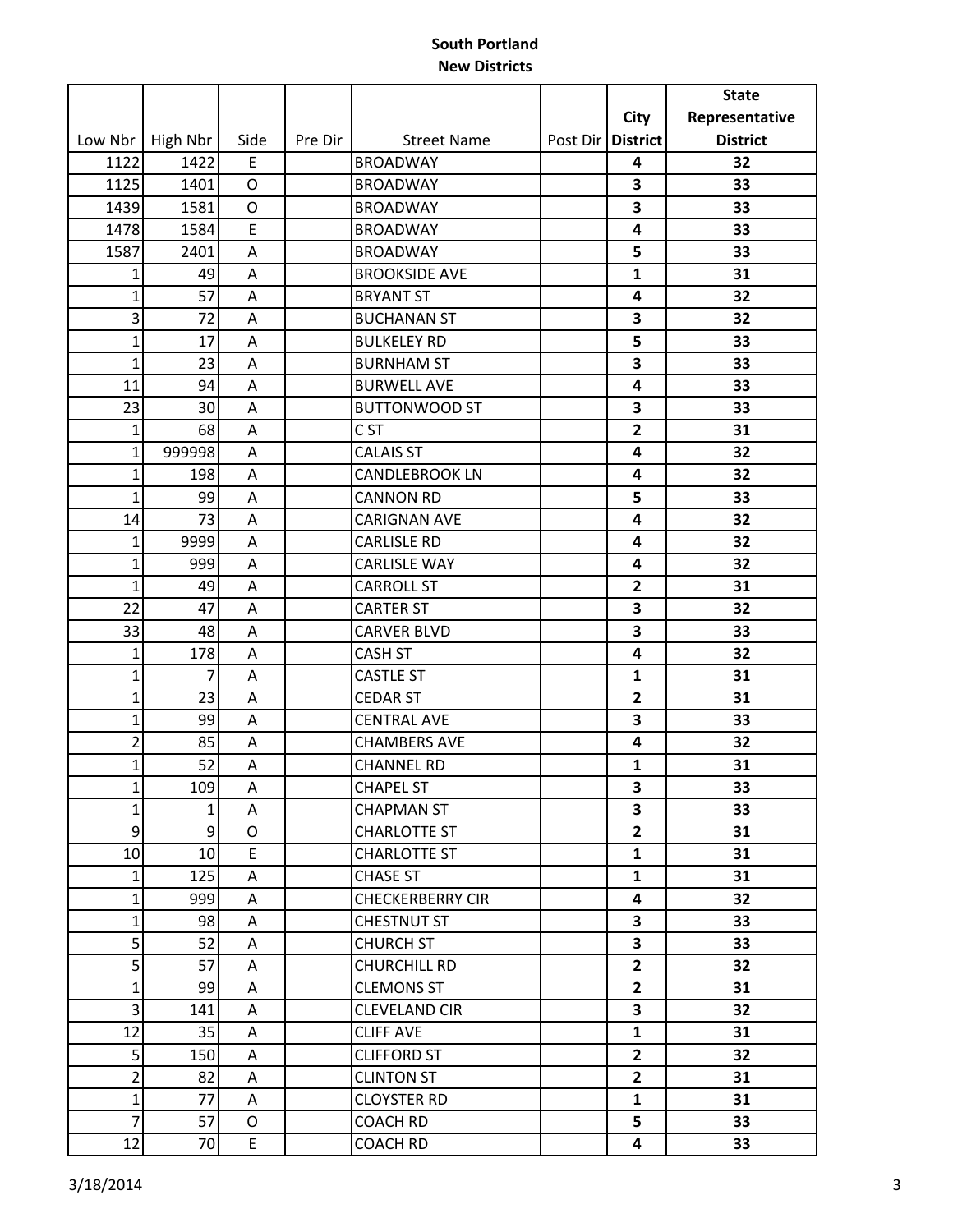|                |          |         |         |                        |                   |                         | <b>State</b>    |
|----------------|----------|---------|---------|------------------------|-------------------|-------------------------|-----------------|
|                |          |         |         |                        |                   | City                    | Representative  |
| Low Nbr        | High Nbr | Side    | Pre Dir | <b>Street Name</b>     | Post Dir District |                         | <b>District</b> |
| 80             | 150      | Α       |         | <b>COACH RD</b>        |                   | 5                       | 33              |
| $\mathbf{1}$   | 65       | A       |         | <b>COBB ST</b>         |                   | $\overline{2}$          | 31              |
| $\mathbf{1}$   | 999998   | A       |         | <b>COLCHESTER DR</b>   |                   | 4                       | 32              |
| $\mathbf{1}$   | 64       | Α       |         | <b>COLE ST</b>         |                   | 3                       | 33              |
| $\mathbf{1}$   | 999998   | Α       |         | <b>COLIN KELLY RD</b>  |                   | 5                       | 33              |
| 10             | 24       | A       |         | <b>COLONIAL AVE</b>    |                   | $\overline{2}$          | 32              |
| $\mathbf{1}$   | 23       | A       |         | <b>COLONY LN</b>       |                   | 5                       | 33              |
| 10             | 28       | A       |         | <b>COLUMBUS AVE</b>    |                   | $\overline{2}$          | 32              |
| $\mathbf{1}$   | 57       | $\circ$ |         | <b>CONCORD ST</b>      |                   | 5                       | 33              |
| $\mathbf{1}$   | 58       | Α       |         | <b>COOLIDGE AVE</b>    |                   | $\mathbf{1}$            | 31              |
| 3              | 32       | A       |         | <b>COOPER ST</b>       |                   | $\mathbf{2}$            | 32              |
| $\overline{2}$ | 36       | Α       |         | <b>CORMIER RD</b>      |                   | $\overline{2}$          | 32              |
| $\mathbf{1}$   | 36       | Α       |         | <b>CORMORANT PL</b>    |                   | 5                       | 33              |
| $\mathbf{1}$   | 74       | A       |         | <b>CORNELL ST</b>      |                   | 4                       | 32              |
| 35             | 263      | Α       |         | <b>COTTAGE RD</b>      |                   | $\overline{2}$          | 31              |
| 258            | 442      | E       |         | <b>COTTAGE RD</b>      |                   | $\mathbf{1}$            | 31              |
| 265            | 435      | O       |         | <b>COTTAGE RD</b>      |                   | $\mathbf{2}$            | 31              |
| 448            | 544      | A       |         | <b>COTTAGE RD</b>      |                   | $\mathbf{1}$            | 31              |
| $\mathbf{1}$   | 999998   | Α       |         | <b>COUNTRY CLUB RD</b> |                   | 5                       | 33              |
| $\mathbf{1}$   | 99       | A       |         | <b>COVE LN</b>         |                   | $\mathbf{1}$            | 31              |
| 5              | 23       | A       |         | COX ST                 |                   | 3                       | 33              |
| $\mathbf{1}$   | 57       | Α       |         | <b>CRAGGMERE AVE</b>   |                   | $\mathbf{1}$            | 31              |
| $\mathbf{1}$   | 999      | Α       |         | <b>CRANBERRY CIR</b>   |                   | 4                       | 32              |
| 18             | 29       | A       |         | <b>CRESCENT AVE</b>    |                   | 1                       | 31              |
| $\mathbf{1}$   | 999998   | A       |         | <b>CRESTVIEW DR</b>    |                   | 4                       | 32              |
| $\mathbf{1}$   | 99       | Α       |         | <b>CROSS ST</b>        |                   | 5                       | 33              |
| $\mathbf{1}$   | 72       | A       |         | <b>CROSSMEADOW RD</b>  |                   | 4                       | 32              |
| $\mathbf{1}$   | 138      | A       |         | <b>CUMBERLAND RD</b>   |                   | 4                       | 32              |
| $\mathbf{1}$   | 338      | A       |         | <b>CUMMINGS RD</b>     |                   | 5                       | 33              |
| 11             | 44       | A       |         | <b>CURTIS ST</b>       |                   | $\overline{\mathbf{3}}$ | 33              |
| $\mathbf 1$    | 99       | A       |         | <b>CUSHING CT</b>      |                   | $\mathbf{1}$            | 31              |
| $\overline{2}$ | 75       | A       |         | D <sub>ST</sub>        |                   | $\mathbf{2}$            | 31              |
| $\mathbf{1}$   | 56       | A       |         | <b>DANFORTH RD</b>     |                   | $\mathbf{1}$            | 31              |
| 18             | 18       | E       |         | DANIEL P TUELL ST      |                   | 5                       | 33              |
| $\mathbf{1}$   | 312      | A       |         | <b>DARLING AVE</b>     |                   | 5                       | 33              |
| 44             | 116      | Α       |         | DARTMOUTH ST           |                   | 4                       | 32              |
| 4              | 20       | A       |         | <b>DAVIS ST</b>        |                   | $\mathbf{1}$            | 31              |
| 51             | 106      | Α       |         | <b>DAVIS ST</b>        |                   | $\overline{2}$          | 31              |
| $\overline{a}$ | 158      | E       |         | <b>DAWSON ST</b>       |                   | $\overline{\mathbf{3}}$ | 33              |
| 9              | 159      | O       |         | <b>DAWSON ST</b>       |                   | 5                       | 33              |
| $\overline{2}$ | 43       | Α       |         | DAY ST                 |                   | $\mathbf{1}$            | 31              |
| $\mathbf{1}$   | 99       | A       |         | DAYTONA ST             |                   | 4                       | 32              |
| $\mathbf{1}$   | 120      | A       |         | <b>DEAKE ST</b>        |                   | $\mathbf{1}$            | 31              |
| $\mathbf 1$    | 51       | A       |         | DELAWARE AVE           |                   | 5                       | 33              |
| 5 <sup>1</sup> | 40       | A       |         | <b>DERBY RD</b>        |                   | $\overline{2}$          | 32              |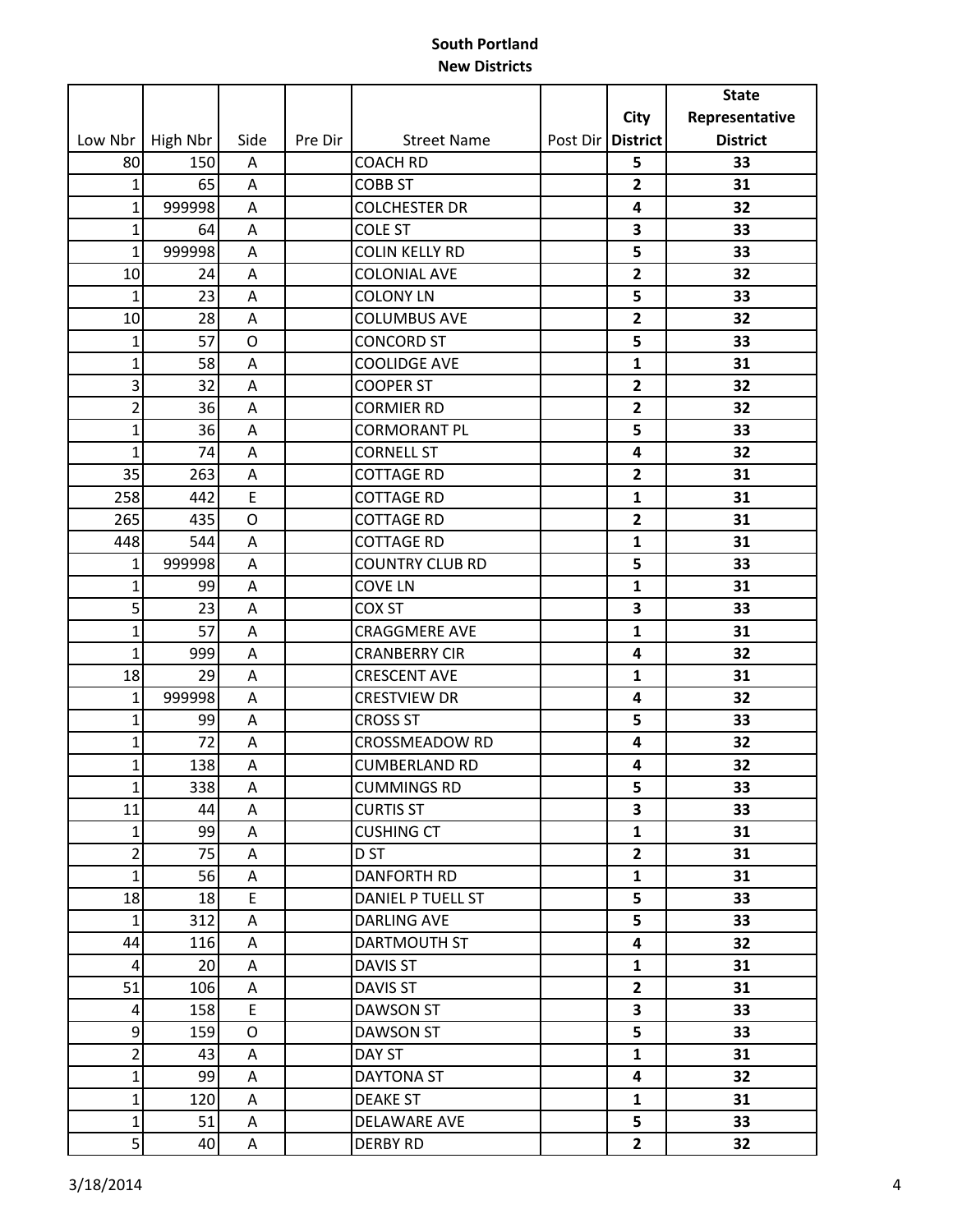|              |          |             |         |                            |                     |                         | <b>State</b>    |
|--------------|----------|-------------|---------|----------------------------|---------------------|-------------------------|-----------------|
|              |          |             |         |                            |                     | <b>City</b>             | Representative  |
| Low Nbr      | High Nbr | Side        | Pre Dir | <b>Street Name</b>         | Post Dir   District |                         | <b>District</b> |
| 1            | 199      | Α           |         | <b>DEVEREAUX CIR</b>       |                     | 5                       | 33              |
| $\mathbf{1}$ | 99       | A           |         | <b>DIMAR DR</b>            |                     | 3                       | 32              |
| $\mathbf{1}$ | 99       | A           |         | <b>DRACUT AVE</b>          |                     | 4                       | 32              |
| 3            | 21       | O           |         | <b>DRESSER RD</b>          |                     | 4                       | 32              |
| 12           | 14       | $\mathsf E$ |         | <b>DRESSER RD</b>          |                     | 3                       | 32              |
| $\mathbf{1}$ | 68       | A           |         | <b>DREW RD</b>             |                     | $\mathbf{1}$            | 31              |
| 21           | 28       | A           |         | <b>DUNPHE DR</b>           |                     | 3                       | 32              |
| $\mathbf{1}$ | 57       | A           |         | <b>DYER ST</b>             |                     | $\mathbf{1}$            | 31              |
| 11           | 88       | A           |         | <b>DYKE FARM RD</b>        |                     | 4                       | 33              |
| 109          | 132      | A           |         | DYKE FARM ROAD EXT         |                     | 5                       | 33              |
| 3            | 81       | A           |         | E ST                       |                     | $\mathbf{2}$            | 31              |
| 10           | 55       | Α           |         | <b>EDGEWOOD RD</b>         |                     | $\mathbf{1}$            | 31              |
| $\mathbf 1$  | 99999    | Α           |         | <b>EDMUND S MUSKIE ST</b>  |                     | $\mathbf{1}$            | 31              |
| $\mathbf{1}$ | 27       | A           |         | <b>EDWARDS ST</b>          |                     | $\overline{2}$          | 31              |
| 9            | 21       | A           |         | <b>EDWIN ST</b>            |                     | 3                       | 32              |
| $\mathbf{1}$ | 9999     | A           |         | <b>ELDERBERRY DR</b>       |                     | 4                       | 32              |
| $\mathbf{1}$ | 47       | Α           |         | <b>ELIOT ST</b>            |                     | 5                       | 33              |
| $\mathbf 1$  | 999998   | A           |         | <b>ELIZABETH TAYLOR LN</b> |                     | 4                       | 32              |
| $\mathbf{1}$ | 226      | A           |         | <b>ELM ST</b>              |                     | 3                       | 33              |
| 236          | 299      | A           |         | <b>ELM ST</b>              |                     | 3                       | 32              |
| $\mathbf{1}$ | 99       | A           |         | ELMWOOD AVE                |                     | 3                       | 32              |
| $\mathbf{1}$ | 99       | A           |         | <b>ELSMERE AVE</b>         |                     | $\mathbf{1}$            | 31              |
| $\mathbf 1$  | 99       | Α           |         | <b>ELSMERE CIR</b>         |                     | $\mathbf{1}$            | 31              |
| $\mathbf{1}$ | 39       | A           |         | <b>EMERY ST</b>            |                     | $\mathbf{2}$            | 31              |
| 1            | 99       | A           |         | <b>ESSEX WAY</b>           |                     | 4                       | 32              |
| 22           | 102      | E           |         | <b>EVANS ST</b>            |                     | 3                       | 32              |
| 29           | 161      | O           |         | <b>EVANS ST</b>            |                     | 4                       | 32              |
| 167          | 291      | A           |         | <b>EVANS ST</b>            |                     | 3                       | 32              |
| 310          | 366      | $\mathsf A$ |         | EVANS STREET EXT           |                     | $\overline{\mathbf{3}}$ | 32              |
| $\mathbf{1}$ | 99       | A           |         | <b>EVERETT AVE</b>         |                     | $\mathbf{1}$            | 31              |
| $\mathbf 1$  | 17       | A           |         | <b>EVERGREEN RD</b>        |                     | 5                       | 33              |
| 9            | 11       | A           |         | <b>EXTON AVE</b>           |                     | 4                       | 33              |
| 20           | 55       | A           |         | F ST                       |                     | $\overline{2}$          | 31              |
| $\mathbf{1}$ | 59       | A           |         | <b>FAIRLAWN AVE</b>        |                     | $\overline{2}$          | 31              |
| $\mathbf{1}$ | 299      | A           |         | <b>FELLOWS ST</b>          |                     | 5                       | 33              |
| $\mathbf 1$  | 99       | A           |         | <b>FERN LN</b>             |                     | $\mathbf{1}$            | 31              |
| $\mathbf{1}$ | 21       | Α           |         | <b>FESSENDEN AVE</b>       |                     | $\mathbf{2}$            | 32              |
| 35           | 119      | A           |         | <b>FESSENDEN AVE</b>       |                     | 3                       | 32              |
| 10           | 196      | E.          |         | <b>FICKETT ST</b>          |                     | 3                       | 32              |
| 19           | 19       | O           |         | <b>FICKETT ST</b>          |                     | 3                       | 32              |
| 49           | 197      | O           |         | <b>FICKETT ST</b>          |                     | 4                       | 32              |
| 12           | 62       | Α           |         | <b>FILLMORE AVE</b>        |                     | 4                       | 33              |
| $\mathbf{1}$ | 999998   | A           |         | <b>FISHERMAN LN</b>        |                     | $\mathbf{1}$            | 31              |
| $\mathbf 1$  | 99       | A           |         | <b>FLORENCE ST</b>         |                     | $\overline{2}$          | 31              |
| $\mathbf{1}$ | 199      | Α           |         | <b>FODEN RD</b>            |                     | 5                       | 33              |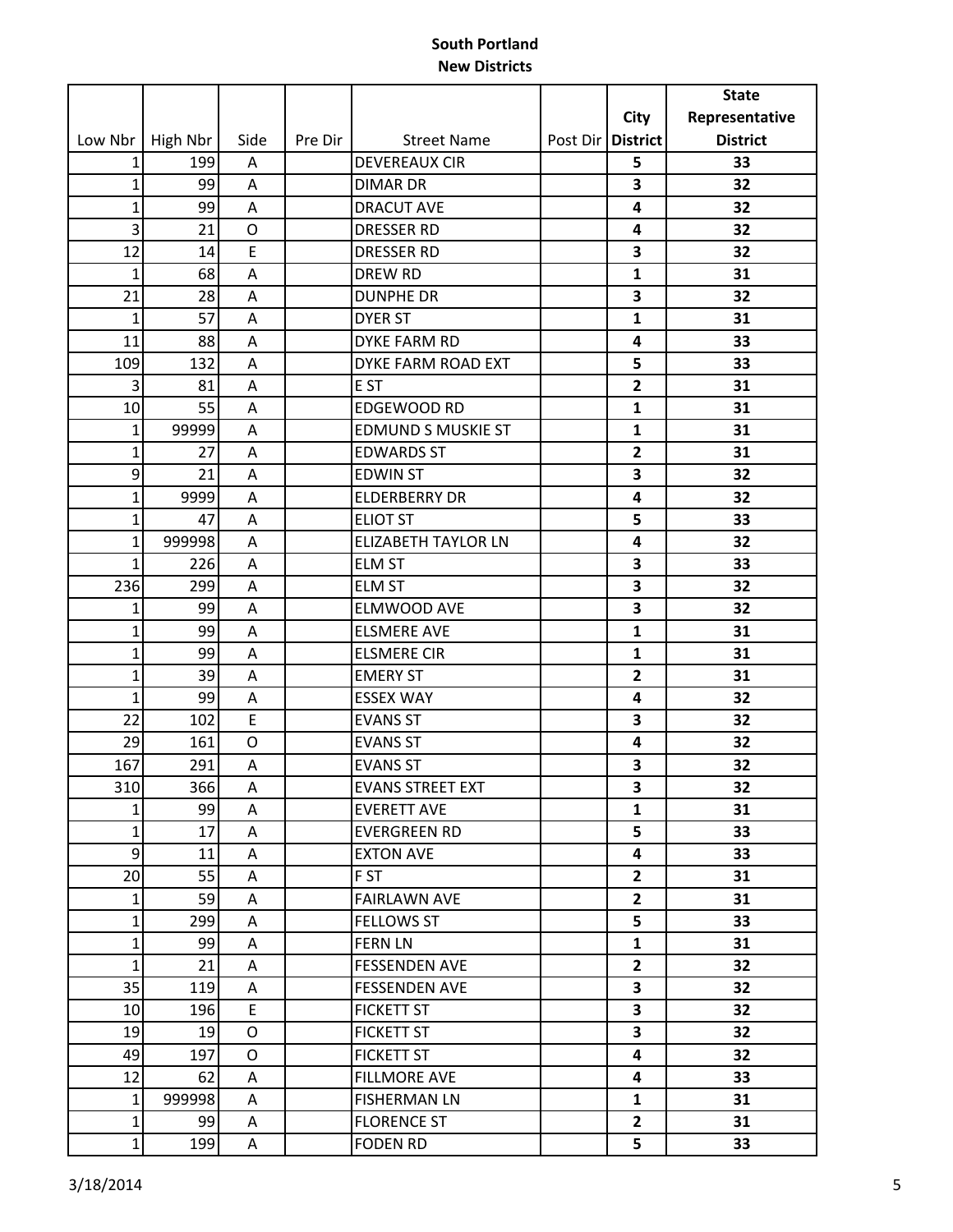|                |          |             |         |                            |                     |                         | <b>State</b>    |
|----------------|----------|-------------|---------|----------------------------|---------------------|-------------------------|-----------------|
|                |          |             |         |                            |                     | <b>City</b>             | Representative  |
| Low Nbr        | High Nbr | Side        | Pre Dir | <b>Street Name</b>         | Post Dir   District |                         | <b>District</b> |
| 1              | 80       | Α           |         | <b>FOREST AVE</b>          |                     | 3                       | 33              |
| $\mathbf{1}$   | 164      | Α           |         | <b>FORT RD</b>             |                     | $\mathbf{1}$            | 31              |
| $\mathbf{1}$   | 999998   | A           |         | <b>FRANKLIN TER</b>        |                     | $\mathbf{1}$            | 31              |
| 28             | 40       | Α           |         | <b>FREDERICK RD</b>        |                     | $\mathbf{1}$            | 31              |
| $\mathbf{1}$   | 49       | A           |         | <b>FREE ST</b>             |                     | $\mathbf{1}$            | 31              |
| $\mathbf{1}$   | 311      | Α           |         | <b>FRONT ST</b>            |                     | $\mathbf{1}$            | 31              |
| $\overline{2}$ | 58       | Α           |         | <b>FROSWICK AVE</b>        |                     | 4                       | 33              |
| $\mathbf{1}$   | 999998   | A           |         | <b>GANNETT DR</b>          |                     | 5                       | 33              |
| $\mathbf{1}$   | 999998   | Α           |         | <b>GARDEN LN</b>           |                     | 1                       | 31              |
| 3              | 29       | Α           |         | <b>GARFIELD CIR</b>        |                     | 3                       | 32              |
| $\mathbf{1}$   | 99999    | Α           |         | <b>GARY L MAIETTA PKWY</b> |                     | 4                       | 32              |
| 15             | 19       | Α           |         | <b>GATELY ST</b>           |                     | 3                       | 33              |
| $\mathbf{1}$   | 199      | A           |         | <b>GEORGE ST</b>           |                     | 4                       | 32              |
| $\overline{2}$ | 74       | Α           |         | <b>GERRY AVE</b>           |                     | 4                       | 32              |
| $\mathbf{1}$   | 21       | Α           |         | <b>GLEN WAY</b>            |                     | 5                       | 33              |
| 11             | 18       | A           |         | <b>GLENDALE RD</b>         |                     | $\overline{2}$          | 32              |
| $\mathbf{1}$   | 99       | Α           |         | <b>GOOSEBERRY CIR</b>      |                     | 4                       | 32              |
| $\mathbf{1}$   | 446      | A           |         | <b>GORHAM RD</b>           |                     | 5                       | 33              |
| 10             | 26       | E           |         | <b>GOUDY ST</b>            |                     | $\mathbf{1}$            | 31              |
| 13             | 31       | O           |         | <b>GOUDY ST</b>            |                     | $\mathbf{2}$            | 31              |
| 35             | 100      | Α           |         | <b>GOUDY ST</b>            |                     | $\overline{\mathbf{2}}$ | 31              |
| $\mathbf{1}$   | 31       | Α           |         | <b>GOULD RD</b>            |                     | $\mathbf{1}$            | 31              |
| $\mathbf{1}$   | 47       | Α           |         | <b>GRAFFAM RD</b>          |                     | $\mathbf{1}$            | 31              |
| 11             | 151      | Α           |         | <b>GRANBY RD</b>           |                     | 4                       | 33              |
| $\mathbf{1}$   | 99       | A           |         | <b>GRAND ST</b>            |                     | $\mathbf{1}$            | 31              |
| $\overline{2}$ | 106      | Α           |         | <b>GRANDVIEW AVE</b>       |                     | 4                       | 32              |
| 3              | 44       | Α           |         | <b>GREELEY ST</b>          |                     | $\mathbf{2}$            | 32              |
| $\mathbf{1}$   | 34       | A           |         | <b>GREENBRIAR WAY</b>      |                     | 3                       | 32              |
| $\mathbf{1}$   | 43       | $\mathsf A$ |         | <b>GROVE AVE</b>           |                     | 3                       | 32              |
| $\mathbf{1}$   | 199      | A           |         | <b>HALL ST</b>             |                     | 5                       | 33              |
| $\mathbf{1}$   | 199      | A           |         | <b>HAMILTON ST</b>         |                     | 3                       | 32              |
| $\mathbf{1}$   | 161      | A           |         | <b>HARBOR PL</b>           |                     | $\mathbf{2}$            | 31              |
| $\mathbf{1}$   | 60       | A           |         | <b>HARBORVIEW AVE</b>      |                     | $\mathbf{3}$            | 32              |
| 9              | 10       | A           |         | <b>HARDING ST</b>          |                     | 3                       | 33              |
| 10             | 11       | A           |         | <b>HARFORD CT</b>          |                     | $\mathbf{1}$            | 31              |
| $\mathbf{1}$   | 245      | A           |         | <b>HARRIET ST</b>          |                     | $\overline{2}$          | 31              |
| 14             | 39       | Α           |         | <b>HASKELL AVE</b>         |                     | 3                       | 33              |
| $\mathbf{1}$   | 71       | A           |         | <b>HAVEN RD</b>            |                     | $\mathbf{2}$            | 31              |
| 5              | 134      | A           |         | <b>HAWTHORNE LN</b>        |                     | 3                       | 32              |
| $\mathbf{1}$   | 999998   | A           |         | <b>HAYES AVE</b>           |                     | 4                       | 32              |
| $\mathbf{1}$   | 51       | A           |         | <b>HEATHER RD</b>          |                     | $\overline{2}$          | 32              |
| $\mathbf{1}$   | 50       | A           |         | <b>HEMCO AVE</b>           |                     | 4                       | 32              |
| $\mathbf{1}$   | 999998   | A           |         | <b>HENLEY ST</b>           |                     | $\mathbf{1}$            | 31              |
| $\mathbf{1}$   | 30       | A           |         | <b>HENRY ST</b>            |                     | $\mathbf{1}$            | 31              |
| 5              | 50       | A           |         | <b>HERFORD AVE</b>         |                     | 4                       | 33              |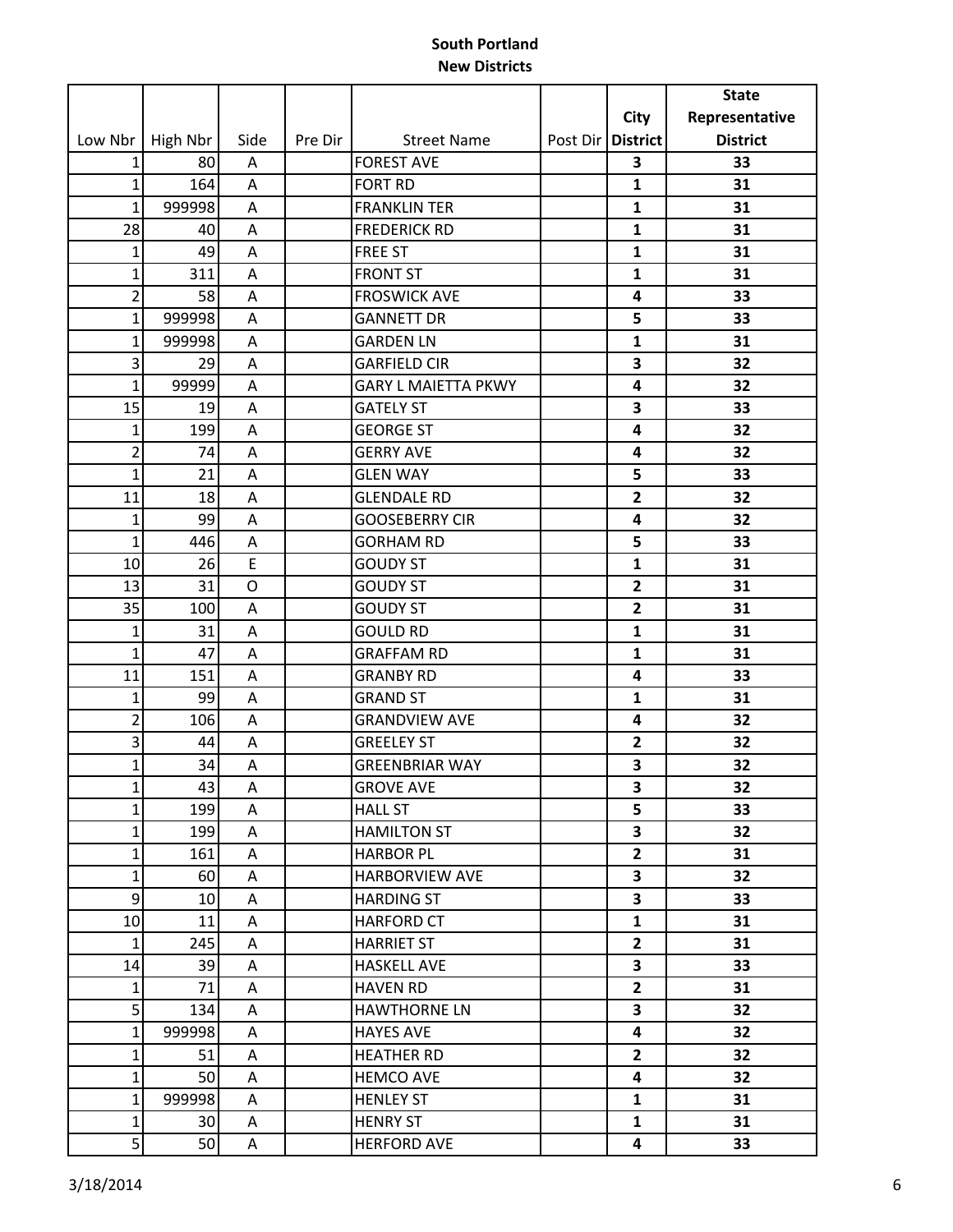|                |          |             |         |                      |                     | <b>State</b>    |
|----------------|----------|-------------|---------|----------------------|---------------------|-----------------|
|                |          |             |         |                      | <b>City</b>         | Representative  |
| Low Nbr        | High Nbr | Side        | Pre Dir | <b>Street Name</b>   | Post Dir   District | <b>District</b> |
| 1              | 50       | Α           |         | <b>HERON COVE DR</b> | 5                   | 33              |
| $\mathbf{1}$   | 99       | Α           |         | <b>HIGGINS LN</b>    | 3                   | 32              |
| 43             | 164      | A           |         | <b>HIGH ST</b>       | 1                   | 31              |
| 179            | 296      | Α           |         | <b>HIGH ST</b>       | $\overline{2}$      | 31              |
| 16             | 62       | Α           |         | <b>HIGHLAND AVE</b>  | $\overline{2}$      | 31              |
| 76             | 360      | E           |         | <b>HIGHLAND AVE</b>  | 3                   | 32              |
| 167            | 341      | O           |         | <b>HIGHLAND AVE</b>  | $\overline{2}$      | 32              |
| 363            | 833      | Α           |         | <b>HIGHLAND AVE</b>  | 3                   | 32              |
| 843            | 845      | O           |         | <b>HIGHLAND AVE</b>  | 4                   | 32              |
| 844            | 848      | E           |         | <b>HIGHLAND AVE</b>  | 3                   | 32              |
| 860            | 1363     | А           |         | <b>HIGHLAND AVE</b>  | 4                   | 32              |
| 8              | 52       | E           |         | <b>HILL ST</b>       | 3                   | 32              |
| 33             | 77       | $\circ$     |         | <b>HILL ST</b>       | 3                   | 33              |
| 49             | 125      | O           |         | <b>HILL ST</b>       | 3                   | 32              |
| 3              | 61       | $\circ$     |         | <b>HILLCREST AVE</b> | 3                   | 32              |
| 10             | 68       | E           |         | <b>HILLCREST AVE</b> | 4                   | 32              |
| $\overline{2}$ | 153      | Α           |         | <b>HILLSIDE AVE</b>  | $\overline{2}$      | 31              |
| $\mathbf{1}$   | 99       | A           |         | <b>HINCKLEY DR</b>   | $\overline{2}$      | 31              |
| $\mathbf{1}$   | 99       | Α           |         | <b>HOBART ST</b>     | 5                   | 33              |
| $\mathbf{1}$   | 99       | Α           |         | <b>HOLDEN ST</b>     | 4                   | 32              |
| $\mathbf{1}$   | 19       | Α           |         | HOMESTEAD AVE        | $\overline{2}$      | 31              |
| $\mathbf{1}$   | 33       | Α           |         | <b>HOYT ST</b>       | 3                   | 32              |
| 3              | 15       | Α           |         | <b>HUDSON RD</b>     | $\overline{2}$      | 32              |
| $\mathbf{1}$   | 999998   | А           |         | <b>HUNNEWELL DR</b>  | 4                   | 32              |
| 38             | 114      | Α           |         | <b>HUNTRESS AVE</b>  | 3                   | 33              |
| 11             | 31       | Α           |         | <b>HUTCHINSON ST</b> | 3                   | 33              |
| $\mathbf{1}$   | 999998   | Α           |         | <b>INDUSTRY RD</b>   | 4                   | 32              |
| 7              | 84       | Α           |         | <b>JACKSON ST</b>    | 3                   | 33              |
| $\overline{2}$ | 30       | $\mathsf A$ |         | JAMESTOWN CT         | 4                   | 33              |
| 25             | 67       | A           |         | JEFFERSON ST         | $\mathbf{1}$        | 31              |
| $\mathbf{1}$   | 999998   | A           |         | <b>JENNIES CT</b>    | 4                   | 32              |
| 4              | 64       | A           |         | <b>JESSICA LN</b>    | 4                   | 32              |
| $\mathbf{1}$   | 999998   | A           |         | JOHN W ROBERTS RD    | 5                   | 33              |
| $\mathbf{1}$   | 100      | Α           |         | <b>JORDAN AVE</b>    | $\overline{2}$      | 31              |
| 111            | 129      | A           |         | <b>JORDAN AVE</b>    | $\mathbf{2}$        | 32              |
| $\mathbf{1}$   | 25       | A           |         | <b>JULIA ST</b>      | 3                   | 32              |
| $\mathbf{1}$   | 999998   | A           |         | <b>JUNIPER CIR</b>   | 4                   | 32              |
| 1              | 99       | A           |         | <b>KAHILL CT</b>     | 4                   | 32              |
| $\mathbf{1}$   | 99       | A           |         | <b>KALER RD</b>      | $\overline{2}$      | 32              |
| $\mathbf 1$    | 99       | A           |         | <b>KARYNEL DR</b>    | 3                   | 32              |
| $\mathbf{1}$   | 99       | A           |         | <b>KATANA DR</b>     | 4                   | 32              |
| $\mathbf{1}$   | 999998   | A           |         | <b>KELLEY ST</b>     | 3                   | 32              |
| $\overline{7}$ | 91       | A           | N       | <b>KELSEY ST</b>     | 3                   | 33              |
| 124            | 198      | A           | S       | <b>KELSEY ST</b>     | 3                   | 32              |
| $\overline{2}$ | 38       | A           |         | <b>KENNETH RD</b>    | 4                   | 33              |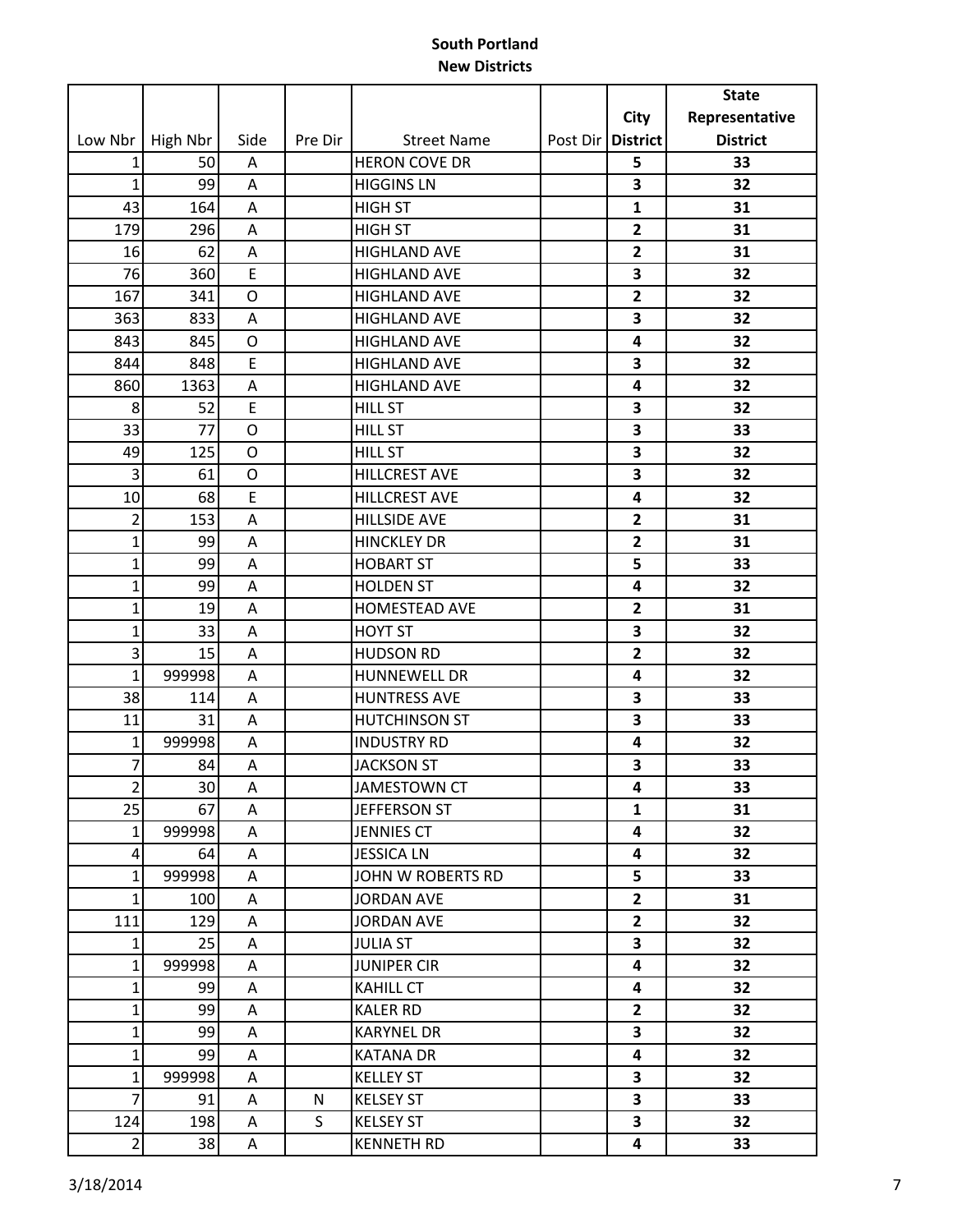| City<br>Representative<br><b>District</b><br><b>District</b><br>Low Nbr<br>High Nbr<br>Side<br>Pre Dir<br><b>Street Name</b><br>Post Dir<br>22<br><b>KENT RD</b><br>$\mathbf{1}$<br>$\mathbf{2}$<br>31<br>A<br>135<br><b>KESWICK RD</b><br>4<br>33<br>10<br>A<br>$\mathbf{1}$<br>99<br>A<br><b>KINCAID ST</b><br>$\mathbf{1}$<br>31<br>$\mathbf{1}$<br>999<br><b>KINGSTON ST</b><br>32<br>A<br>4<br>33<br>24<br><b>KIRKLAND AVE</b><br>10<br>A<br>4<br>999998<br>$\mathbf{1}$<br>KITTREDGE RD<br>$\mathbf{1}$<br>31<br>Α<br>$\mathbf{1}$<br>99<br><b>LAHAVE ST</b><br>$\mathbf{1}$<br>31<br>A<br>$\mathbf{1}$<br>99<br>A<br><b>LAKE ST</b><br>3<br>33<br>$\overline{1}$<br>75<br><b>LANDRY CIR</b><br>33<br>A<br>4<br>17<br>45<br>LARCHWOOD RD<br>32<br>$\overline{2}$<br>Α<br>3<br>$\mathbf{1}$<br>44<br><b>LATHAM ST</b><br>33<br>A<br>$\mathbf{1}$<br><b>LAWN AVE</b><br>3<br>64<br>33<br>Α<br>$\mathbf{1}$<br>25<br>$\overline{2}$<br>O<br>LAWRENCE LANO ST<br>31<br>E<br>10<br>16<br>LAWRENCE LANO ST<br>$\overline{2}$<br>32<br>51<br>51<br>3<br>32<br><b>LAWRENCE LANO ST</b><br>Α<br>44<br><b>LEDGE RD</b><br>$\mathbf{1}$<br>31<br>1<br>A<br>$\mathbf{1}$<br>99<br>LEDGEFIELD CIR<br>4<br>32<br>Α<br>LEE AVE<br>3<br>33<br>10<br>13<br>Α<br>$\mathbf{1}$<br>999998<br><b>LEIGHTON ST</b><br>$\mathbf{1}$<br>31<br>Α<br>9<br>25<br><b>LEMONT AVE</b><br>3<br>32<br>A<br>$\mathbf{1}$<br>5<br>999998<br><b>LIBERTY LN</b><br>33<br>A<br>$\mathbf{1}$<br>410<br><b>LINCOLN ST</b><br>3<br>33<br>Α<br>32<br>436<br>455<br><b>LINCOLN STREET EXT</b><br>4<br>Α<br>23<br>106<br><b>LINTON ST</b><br>5<br>33<br>A<br>999998<br>LINWOOD ST<br>$\mathbf{1}$<br>$\overline{2}$<br>31<br>A<br>3<br>6<br><b>LOMBARD ST</b><br>33<br>10<br>Α<br>3<br>39<br>49<br>O<br><b>LOMBARD ST</b><br>32<br>52<br>E<br>3<br>42<br>LOMBARD ST<br>33<br>99<br><b>LONG CREEK DR</b><br>$\mathbf 1$<br>A<br>5<br>33<br>$\mathbf{1}$<br>19<br><b>LOVEITT ST</b><br>Α<br>$\mathbf{1}$<br>31<br>$\mathbf 1$<br>999998<br><b>LOVEITT'S FIELD RD</b><br>$\mathbf{1}$<br>31<br>A<br>$\mathbf{1}$<br>199<br>LOWELL ST<br>31<br>$\mathbf{1}$<br>A<br>99<br>32<br>$\mathbf{1}$<br>LUBEC ST<br>4<br>A<br>$\mathbf 1$<br>9999<br>5<br>33<br>LYDIA LN<br>A<br>$\mathbf{1}$<br>E<br>5<br>127<br><b>MACARTHUR CIR</b><br>33<br>A<br>$\mathbf{1}$<br>45<br><b>MACARTHUR CIR</b><br>N<br>5<br>33<br>A<br>$\mathbf{1}$<br>5<br>125<br><b>MACARTHUR CIR</b><br>W<br>33<br>Α<br>99<br>$\mathbf{1}$<br><b>MADISON ST</b><br>$\mathbf{1}$<br>31<br>A<br>$\mathbf 1$<br>279<br><b>MAIN ST</b><br>3<br>33<br>Α<br>850<br>E<br>32<br>300<br><b>MAIN ST</b><br>4<br>633<br>33<br>317<br>O<br><b>MAIN ST</b><br>4<br>857<br>657<br><b>MAIN ST</b><br>5<br>33<br>0<br>5<br>899<br>MAINE MALL RD<br>33<br>$\mathbf{1}$<br>A<br>$\mathbf 1$<br>99<br><b>MAPLE ST</b><br>$\mathbf{1}$<br>31<br>A<br>13<br>21<br>32<br>MAPLEWOOD AVE<br>$\mathbf{2}$<br>Α |  |  |  | <b>State</b> |
|---------------------------------------------------------------------------------------------------------------------------------------------------------------------------------------------------------------------------------------------------------------------------------------------------------------------------------------------------------------------------------------------------------------------------------------------------------------------------------------------------------------------------------------------------------------------------------------------------------------------------------------------------------------------------------------------------------------------------------------------------------------------------------------------------------------------------------------------------------------------------------------------------------------------------------------------------------------------------------------------------------------------------------------------------------------------------------------------------------------------------------------------------------------------------------------------------------------------------------------------------------------------------------------------------------------------------------------------------------------------------------------------------------------------------------------------------------------------------------------------------------------------------------------------------------------------------------------------------------------------------------------------------------------------------------------------------------------------------------------------------------------------------------------------------------------------------------------------------------------------------------------------------------------------------------------------------------------------------------------------------------------------------------------------------------------------------------------------------------------------------------------------------------------------------------------------------------------------------------------------------------------------------------------------------------------------------------------------------------------------------------------------------------------------------------------------------------------------------------------------------------------------------------------------------------------------------------------------------------------------------------------------------------------------------------------------------------------------------------------------------------------------------------------------------------------------------------------------------------------------------------------------------------|--|--|--|--------------|
|                                                                                                                                                                                                                                                                                                                                                                                                                                                                                                                                                                                                                                                                                                                                                                                                                                                                                                                                                                                                                                                                                                                                                                                                                                                                                                                                                                                                                                                                                                                                                                                                                                                                                                                                                                                                                                                                                                                                                                                                                                                                                                                                                                                                                                                                                                                                                                                                                                                                                                                                                                                                                                                                                                                                                                                                                                                                                                         |  |  |  |              |
|                                                                                                                                                                                                                                                                                                                                                                                                                                                                                                                                                                                                                                                                                                                                                                                                                                                                                                                                                                                                                                                                                                                                                                                                                                                                                                                                                                                                                                                                                                                                                                                                                                                                                                                                                                                                                                                                                                                                                                                                                                                                                                                                                                                                                                                                                                                                                                                                                                                                                                                                                                                                                                                                                                                                                                                                                                                                                                         |  |  |  |              |
|                                                                                                                                                                                                                                                                                                                                                                                                                                                                                                                                                                                                                                                                                                                                                                                                                                                                                                                                                                                                                                                                                                                                                                                                                                                                                                                                                                                                                                                                                                                                                                                                                                                                                                                                                                                                                                                                                                                                                                                                                                                                                                                                                                                                                                                                                                                                                                                                                                                                                                                                                                                                                                                                                                                                                                                                                                                                                                         |  |  |  |              |
|                                                                                                                                                                                                                                                                                                                                                                                                                                                                                                                                                                                                                                                                                                                                                                                                                                                                                                                                                                                                                                                                                                                                                                                                                                                                                                                                                                                                                                                                                                                                                                                                                                                                                                                                                                                                                                                                                                                                                                                                                                                                                                                                                                                                                                                                                                                                                                                                                                                                                                                                                                                                                                                                                                                                                                                                                                                                                                         |  |  |  |              |
|                                                                                                                                                                                                                                                                                                                                                                                                                                                                                                                                                                                                                                                                                                                                                                                                                                                                                                                                                                                                                                                                                                                                                                                                                                                                                                                                                                                                                                                                                                                                                                                                                                                                                                                                                                                                                                                                                                                                                                                                                                                                                                                                                                                                                                                                                                                                                                                                                                                                                                                                                                                                                                                                                                                                                                                                                                                                                                         |  |  |  |              |
|                                                                                                                                                                                                                                                                                                                                                                                                                                                                                                                                                                                                                                                                                                                                                                                                                                                                                                                                                                                                                                                                                                                                                                                                                                                                                                                                                                                                                                                                                                                                                                                                                                                                                                                                                                                                                                                                                                                                                                                                                                                                                                                                                                                                                                                                                                                                                                                                                                                                                                                                                                                                                                                                                                                                                                                                                                                                                                         |  |  |  |              |
|                                                                                                                                                                                                                                                                                                                                                                                                                                                                                                                                                                                                                                                                                                                                                                                                                                                                                                                                                                                                                                                                                                                                                                                                                                                                                                                                                                                                                                                                                                                                                                                                                                                                                                                                                                                                                                                                                                                                                                                                                                                                                                                                                                                                                                                                                                                                                                                                                                                                                                                                                                                                                                                                                                                                                                                                                                                                                                         |  |  |  |              |
|                                                                                                                                                                                                                                                                                                                                                                                                                                                                                                                                                                                                                                                                                                                                                                                                                                                                                                                                                                                                                                                                                                                                                                                                                                                                                                                                                                                                                                                                                                                                                                                                                                                                                                                                                                                                                                                                                                                                                                                                                                                                                                                                                                                                                                                                                                                                                                                                                                                                                                                                                                                                                                                                                                                                                                                                                                                                                                         |  |  |  |              |
|                                                                                                                                                                                                                                                                                                                                                                                                                                                                                                                                                                                                                                                                                                                                                                                                                                                                                                                                                                                                                                                                                                                                                                                                                                                                                                                                                                                                                                                                                                                                                                                                                                                                                                                                                                                                                                                                                                                                                                                                                                                                                                                                                                                                                                                                                                                                                                                                                                                                                                                                                                                                                                                                                                                                                                                                                                                                                                         |  |  |  |              |
|                                                                                                                                                                                                                                                                                                                                                                                                                                                                                                                                                                                                                                                                                                                                                                                                                                                                                                                                                                                                                                                                                                                                                                                                                                                                                                                                                                                                                                                                                                                                                                                                                                                                                                                                                                                                                                                                                                                                                                                                                                                                                                                                                                                                                                                                                                                                                                                                                                                                                                                                                                                                                                                                                                                                                                                                                                                                                                         |  |  |  |              |
|                                                                                                                                                                                                                                                                                                                                                                                                                                                                                                                                                                                                                                                                                                                                                                                                                                                                                                                                                                                                                                                                                                                                                                                                                                                                                                                                                                                                                                                                                                                                                                                                                                                                                                                                                                                                                                                                                                                                                                                                                                                                                                                                                                                                                                                                                                                                                                                                                                                                                                                                                                                                                                                                                                                                                                                                                                                                                                         |  |  |  |              |
|                                                                                                                                                                                                                                                                                                                                                                                                                                                                                                                                                                                                                                                                                                                                                                                                                                                                                                                                                                                                                                                                                                                                                                                                                                                                                                                                                                                                                                                                                                                                                                                                                                                                                                                                                                                                                                                                                                                                                                                                                                                                                                                                                                                                                                                                                                                                                                                                                                                                                                                                                                                                                                                                                                                                                                                                                                                                                                         |  |  |  |              |
|                                                                                                                                                                                                                                                                                                                                                                                                                                                                                                                                                                                                                                                                                                                                                                                                                                                                                                                                                                                                                                                                                                                                                                                                                                                                                                                                                                                                                                                                                                                                                                                                                                                                                                                                                                                                                                                                                                                                                                                                                                                                                                                                                                                                                                                                                                                                                                                                                                                                                                                                                                                                                                                                                                                                                                                                                                                                                                         |  |  |  |              |
|                                                                                                                                                                                                                                                                                                                                                                                                                                                                                                                                                                                                                                                                                                                                                                                                                                                                                                                                                                                                                                                                                                                                                                                                                                                                                                                                                                                                                                                                                                                                                                                                                                                                                                                                                                                                                                                                                                                                                                                                                                                                                                                                                                                                                                                                                                                                                                                                                                                                                                                                                                                                                                                                                                                                                                                                                                                                                                         |  |  |  |              |
|                                                                                                                                                                                                                                                                                                                                                                                                                                                                                                                                                                                                                                                                                                                                                                                                                                                                                                                                                                                                                                                                                                                                                                                                                                                                                                                                                                                                                                                                                                                                                                                                                                                                                                                                                                                                                                                                                                                                                                                                                                                                                                                                                                                                                                                                                                                                                                                                                                                                                                                                                                                                                                                                                                                                                                                                                                                                                                         |  |  |  |              |
|                                                                                                                                                                                                                                                                                                                                                                                                                                                                                                                                                                                                                                                                                                                                                                                                                                                                                                                                                                                                                                                                                                                                                                                                                                                                                                                                                                                                                                                                                                                                                                                                                                                                                                                                                                                                                                                                                                                                                                                                                                                                                                                                                                                                                                                                                                                                                                                                                                                                                                                                                                                                                                                                                                                                                                                                                                                                                                         |  |  |  |              |
|                                                                                                                                                                                                                                                                                                                                                                                                                                                                                                                                                                                                                                                                                                                                                                                                                                                                                                                                                                                                                                                                                                                                                                                                                                                                                                                                                                                                                                                                                                                                                                                                                                                                                                                                                                                                                                                                                                                                                                                                                                                                                                                                                                                                                                                                                                                                                                                                                                                                                                                                                                                                                                                                                                                                                                                                                                                                                                         |  |  |  |              |
|                                                                                                                                                                                                                                                                                                                                                                                                                                                                                                                                                                                                                                                                                                                                                                                                                                                                                                                                                                                                                                                                                                                                                                                                                                                                                                                                                                                                                                                                                                                                                                                                                                                                                                                                                                                                                                                                                                                                                                                                                                                                                                                                                                                                                                                                                                                                                                                                                                                                                                                                                                                                                                                                                                                                                                                                                                                                                                         |  |  |  |              |
|                                                                                                                                                                                                                                                                                                                                                                                                                                                                                                                                                                                                                                                                                                                                                                                                                                                                                                                                                                                                                                                                                                                                                                                                                                                                                                                                                                                                                                                                                                                                                                                                                                                                                                                                                                                                                                                                                                                                                                                                                                                                                                                                                                                                                                                                                                                                                                                                                                                                                                                                                                                                                                                                                                                                                                                                                                                                                                         |  |  |  |              |
|                                                                                                                                                                                                                                                                                                                                                                                                                                                                                                                                                                                                                                                                                                                                                                                                                                                                                                                                                                                                                                                                                                                                                                                                                                                                                                                                                                                                                                                                                                                                                                                                                                                                                                                                                                                                                                                                                                                                                                                                                                                                                                                                                                                                                                                                                                                                                                                                                                                                                                                                                                                                                                                                                                                                                                                                                                                                                                         |  |  |  |              |
|                                                                                                                                                                                                                                                                                                                                                                                                                                                                                                                                                                                                                                                                                                                                                                                                                                                                                                                                                                                                                                                                                                                                                                                                                                                                                                                                                                                                                                                                                                                                                                                                                                                                                                                                                                                                                                                                                                                                                                                                                                                                                                                                                                                                                                                                                                                                                                                                                                                                                                                                                                                                                                                                                                                                                                                                                                                                                                         |  |  |  |              |
|                                                                                                                                                                                                                                                                                                                                                                                                                                                                                                                                                                                                                                                                                                                                                                                                                                                                                                                                                                                                                                                                                                                                                                                                                                                                                                                                                                                                                                                                                                                                                                                                                                                                                                                                                                                                                                                                                                                                                                                                                                                                                                                                                                                                                                                                                                                                                                                                                                                                                                                                                                                                                                                                                                                                                                                                                                                                                                         |  |  |  |              |
|                                                                                                                                                                                                                                                                                                                                                                                                                                                                                                                                                                                                                                                                                                                                                                                                                                                                                                                                                                                                                                                                                                                                                                                                                                                                                                                                                                                                                                                                                                                                                                                                                                                                                                                                                                                                                                                                                                                                                                                                                                                                                                                                                                                                                                                                                                                                                                                                                                                                                                                                                                                                                                                                                                                                                                                                                                                                                                         |  |  |  |              |
|                                                                                                                                                                                                                                                                                                                                                                                                                                                                                                                                                                                                                                                                                                                                                                                                                                                                                                                                                                                                                                                                                                                                                                                                                                                                                                                                                                                                                                                                                                                                                                                                                                                                                                                                                                                                                                                                                                                                                                                                                                                                                                                                                                                                                                                                                                                                                                                                                                                                                                                                                                                                                                                                                                                                                                                                                                                                                                         |  |  |  |              |
|                                                                                                                                                                                                                                                                                                                                                                                                                                                                                                                                                                                                                                                                                                                                                                                                                                                                                                                                                                                                                                                                                                                                                                                                                                                                                                                                                                                                                                                                                                                                                                                                                                                                                                                                                                                                                                                                                                                                                                                                                                                                                                                                                                                                                                                                                                                                                                                                                                                                                                                                                                                                                                                                                                                                                                                                                                                                                                         |  |  |  |              |
|                                                                                                                                                                                                                                                                                                                                                                                                                                                                                                                                                                                                                                                                                                                                                                                                                                                                                                                                                                                                                                                                                                                                                                                                                                                                                                                                                                                                                                                                                                                                                                                                                                                                                                                                                                                                                                                                                                                                                                                                                                                                                                                                                                                                                                                                                                                                                                                                                                                                                                                                                                                                                                                                                                                                                                                                                                                                                                         |  |  |  |              |
|                                                                                                                                                                                                                                                                                                                                                                                                                                                                                                                                                                                                                                                                                                                                                                                                                                                                                                                                                                                                                                                                                                                                                                                                                                                                                                                                                                                                                                                                                                                                                                                                                                                                                                                                                                                                                                                                                                                                                                                                                                                                                                                                                                                                                                                                                                                                                                                                                                                                                                                                                                                                                                                                                                                                                                                                                                                                                                         |  |  |  |              |
|                                                                                                                                                                                                                                                                                                                                                                                                                                                                                                                                                                                                                                                                                                                                                                                                                                                                                                                                                                                                                                                                                                                                                                                                                                                                                                                                                                                                                                                                                                                                                                                                                                                                                                                                                                                                                                                                                                                                                                                                                                                                                                                                                                                                                                                                                                                                                                                                                                                                                                                                                                                                                                                                                                                                                                                                                                                                                                         |  |  |  |              |
|                                                                                                                                                                                                                                                                                                                                                                                                                                                                                                                                                                                                                                                                                                                                                                                                                                                                                                                                                                                                                                                                                                                                                                                                                                                                                                                                                                                                                                                                                                                                                                                                                                                                                                                                                                                                                                                                                                                                                                                                                                                                                                                                                                                                                                                                                                                                                                                                                                                                                                                                                                                                                                                                                                                                                                                                                                                                                                         |  |  |  |              |
|                                                                                                                                                                                                                                                                                                                                                                                                                                                                                                                                                                                                                                                                                                                                                                                                                                                                                                                                                                                                                                                                                                                                                                                                                                                                                                                                                                                                                                                                                                                                                                                                                                                                                                                                                                                                                                                                                                                                                                                                                                                                                                                                                                                                                                                                                                                                                                                                                                                                                                                                                                                                                                                                                                                                                                                                                                                                                                         |  |  |  |              |
|                                                                                                                                                                                                                                                                                                                                                                                                                                                                                                                                                                                                                                                                                                                                                                                                                                                                                                                                                                                                                                                                                                                                                                                                                                                                                                                                                                                                                                                                                                                                                                                                                                                                                                                                                                                                                                                                                                                                                                                                                                                                                                                                                                                                                                                                                                                                                                                                                                                                                                                                                                                                                                                                                                                                                                                                                                                                                                         |  |  |  |              |
|                                                                                                                                                                                                                                                                                                                                                                                                                                                                                                                                                                                                                                                                                                                                                                                                                                                                                                                                                                                                                                                                                                                                                                                                                                                                                                                                                                                                                                                                                                                                                                                                                                                                                                                                                                                                                                                                                                                                                                                                                                                                                                                                                                                                                                                                                                                                                                                                                                                                                                                                                                                                                                                                                                                                                                                                                                                                                                         |  |  |  |              |
|                                                                                                                                                                                                                                                                                                                                                                                                                                                                                                                                                                                                                                                                                                                                                                                                                                                                                                                                                                                                                                                                                                                                                                                                                                                                                                                                                                                                                                                                                                                                                                                                                                                                                                                                                                                                                                                                                                                                                                                                                                                                                                                                                                                                                                                                                                                                                                                                                                                                                                                                                                                                                                                                                                                                                                                                                                                                                                         |  |  |  |              |
|                                                                                                                                                                                                                                                                                                                                                                                                                                                                                                                                                                                                                                                                                                                                                                                                                                                                                                                                                                                                                                                                                                                                                                                                                                                                                                                                                                                                                                                                                                                                                                                                                                                                                                                                                                                                                                                                                                                                                                                                                                                                                                                                                                                                                                                                                                                                                                                                                                                                                                                                                                                                                                                                                                                                                                                                                                                                                                         |  |  |  |              |
|                                                                                                                                                                                                                                                                                                                                                                                                                                                                                                                                                                                                                                                                                                                                                                                                                                                                                                                                                                                                                                                                                                                                                                                                                                                                                                                                                                                                                                                                                                                                                                                                                                                                                                                                                                                                                                                                                                                                                                                                                                                                                                                                                                                                                                                                                                                                                                                                                                                                                                                                                                                                                                                                                                                                                                                                                                                                                                         |  |  |  |              |
|                                                                                                                                                                                                                                                                                                                                                                                                                                                                                                                                                                                                                                                                                                                                                                                                                                                                                                                                                                                                                                                                                                                                                                                                                                                                                                                                                                                                                                                                                                                                                                                                                                                                                                                                                                                                                                                                                                                                                                                                                                                                                                                                                                                                                                                                                                                                                                                                                                                                                                                                                                                                                                                                                                                                                                                                                                                                                                         |  |  |  |              |
|                                                                                                                                                                                                                                                                                                                                                                                                                                                                                                                                                                                                                                                                                                                                                                                                                                                                                                                                                                                                                                                                                                                                                                                                                                                                                                                                                                                                                                                                                                                                                                                                                                                                                                                                                                                                                                                                                                                                                                                                                                                                                                                                                                                                                                                                                                                                                                                                                                                                                                                                                                                                                                                                                                                                                                                                                                                                                                         |  |  |  |              |
|                                                                                                                                                                                                                                                                                                                                                                                                                                                                                                                                                                                                                                                                                                                                                                                                                                                                                                                                                                                                                                                                                                                                                                                                                                                                                                                                                                                                                                                                                                                                                                                                                                                                                                                                                                                                                                                                                                                                                                                                                                                                                                                                                                                                                                                                                                                                                                                                                                                                                                                                                                                                                                                                                                                                                                                                                                                                                                         |  |  |  |              |
|                                                                                                                                                                                                                                                                                                                                                                                                                                                                                                                                                                                                                                                                                                                                                                                                                                                                                                                                                                                                                                                                                                                                                                                                                                                                                                                                                                                                                                                                                                                                                                                                                                                                                                                                                                                                                                                                                                                                                                                                                                                                                                                                                                                                                                                                                                                                                                                                                                                                                                                                                                                                                                                                                                                                                                                                                                                                                                         |  |  |  |              |
|                                                                                                                                                                                                                                                                                                                                                                                                                                                                                                                                                                                                                                                                                                                                                                                                                                                                                                                                                                                                                                                                                                                                                                                                                                                                                                                                                                                                                                                                                                                                                                                                                                                                                                                                                                                                                                                                                                                                                                                                                                                                                                                                                                                                                                                                                                                                                                                                                                                                                                                                                                                                                                                                                                                                                                                                                                                                                                         |  |  |  |              |
|                                                                                                                                                                                                                                                                                                                                                                                                                                                                                                                                                                                                                                                                                                                                                                                                                                                                                                                                                                                                                                                                                                                                                                                                                                                                                                                                                                                                                                                                                                                                                                                                                                                                                                                                                                                                                                                                                                                                                                                                                                                                                                                                                                                                                                                                                                                                                                                                                                                                                                                                                                                                                                                                                                                                                                                                                                                                                                         |  |  |  |              |
|                                                                                                                                                                                                                                                                                                                                                                                                                                                                                                                                                                                                                                                                                                                                                                                                                                                                                                                                                                                                                                                                                                                                                                                                                                                                                                                                                                                                                                                                                                                                                                                                                                                                                                                                                                                                                                                                                                                                                                                                                                                                                                                                                                                                                                                                                                                                                                                                                                                                                                                                                                                                                                                                                                                                                                                                                                                                                                         |  |  |  |              |
|                                                                                                                                                                                                                                                                                                                                                                                                                                                                                                                                                                                                                                                                                                                                                                                                                                                                                                                                                                                                                                                                                                                                                                                                                                                                                                                                                                                                                                                                                                                                                                                                                                                                                                                                                                                                                                                                                                                                                                                                                                                                                                                                                                                                                                                                                                                                                                                                                                                                                                                                                                                                                                                                                                                                                                                                                                                                                                         |  |  |  |              |
|                                                                                                                                                                                                                                                                                                                                                                                                                                                                                                                                                                                                                                                                                                                                                                                                                                                                                                                                                                                                                                                                                                                                                                                                                                                                                                                                                                                                                                                                                                                                                                                                                                                                                                                                                                                                                                                                                                                                                                                                                                                                                                                                                                                                                                                                                                                                                                                                                                                                                                                                                                                                                                                                                                                                                                                                                                                                                                         |  |  |  |              |
|                                                                                                                                                                                                                                                                                                                                                                                                                                                                                                                                                                                                                                                                                                                                                                                                                                                                                                                                                                                                                                                                                                                                                                                                                                                                                                                                                                                                                                                                                                                                                                                                                                                                                                                                                                                                                                                                                                                                                                                                                                                                                                                                                                                                                                                                                                                                                                                                                                                                                                                                                                                                                                                                                                                                                                                                                                                                                                         |  |  |  |              |
|                                                                                                                                                                                                                                                                                                                                                                                                                                                                                                                                                                                                                                                                                                                                                                                                                                                                                                                                                                                                                                                                                                                                                                                                                                                                                                                                                                                                                                                                                                                                                                                                                                                                                                                                                                                                                                                                                                                                                                                                                                                                                                                                                                                                                                                                                                                                                                                                                                                                                                                                                                                                                                                                                                                                                                                                                                                                                                         |  |  |  |              |
|                                                                                                                                                                                                                                                                                                                                                                                                                                                                                                                                                                                                                                                                                                                                                                                                                                                                                                                                                                                                                                                                                                                                                                                                                                                                                                                                                                                                                                                                                                                                                                                                                                                                                                                                                                                                                                                                                                                                                                                                                                                                                                                                                                                                                                                                                                                                                                                                                                                                                                                                                                                                                                                                                                                                                                                                                                                                                                         |  |  |  |              |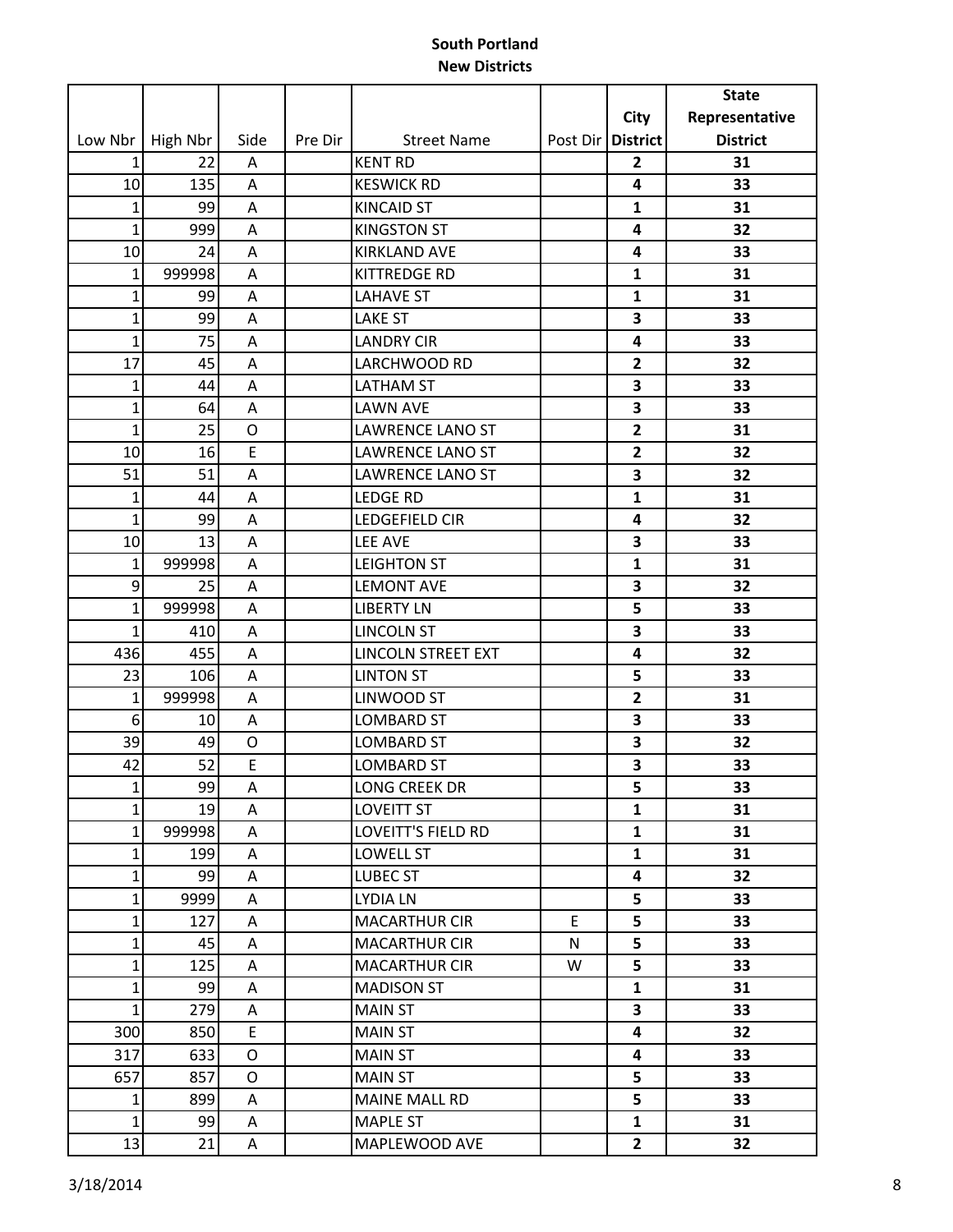|                  |          |             |         |                         |                   |                         | <b>State</b>    |
|------------------|----------|-------------|---------|-------------------------|-------------------|-------------------------|-----------------|
|                  |          |             |         |                         |                   | City                    | Representative  |
| Low Nbr          | High Nbr | Side        | Pre Dir | <b>Street Name</b>      | Post Dir District |                         | <b>District</b> |
| 12               | 83       | A           |         | <b>MARCELLE AVE</b>     |                   | 4                       | 33              |
| 11               | 24       | Α           |         | <b>MARDALE AVE</b>      |                   | 4                       | 33              |
| 84               | 348      | Α           |         | <b>MARGARET ST</b>      |                   | $\overline{2}$          | 31              |
| 1                | 199      | Α           |         | <b>MARKET ST</b>        |                   | $\overline{2}$          | 31              |
| $\mathbf{1}$     | 999998   | Α           | N       | <b>MARRINER ST</b>      |                   | $\overline{2}$          | 31              |
| 152              | 215      | A           |         | <b>MARRINER ST</b>      |                   | $\mathbf{2}$            | 31              |
| $\mathbf{1}$     | 31       | O           |         | <b>MARSH RD</b>         |                   | $\overline{2}$          | 31              |
| $\overline{2}$   | 30       | E           |         | <b>MARSH RD</b>         |                   | $\overline{2}$          | 32              |
| 32               | 63       | A           |         | <b>MARSH RD</b>         |                   | $\mathbf{2}$            | 32              |
| 15               | 148      | A           |         | MASSACHUSETTS AVE       |                   | 5                       | 33              |
| $\mathbf{1}$     | 99       | A           |         | <b>MAST LN</b>          |                   | $\overline{2}$          | 31              |
| 17               | 38       | Α           |         | <b>MAYBERRY ST</b>      |                   | 3                       | 32              |
| 11               | 186      | A           |         | <b>MCKINLEY ST</b>      |                   | 3                       | 32              |
| $\mathbf{1}$     | 65       | A           |         | <b>MCLEAN ST</b>        |                   | 4                       | 32              |
| $\overline{4}$   | 60       | Α           |         | <b>MEADOW WAY</b>       |                   | 4                       | 33              |
| 19               | 37       | Α           |         | <b>MECHANIC ST</b>      |                   | 3                       | 33              |
| $\mathbf{1}$     | 74       | A           |         | <b>MEMORY LN</b>        |                   | 4                       | 32              |
| $\mathbf{1}$     | 74       | Α           |         | MILDRED ST              |                   | 3                       | 33              |
| $\mathbf{1}$     | 999      | A           |         | <b>MINOTT ST</b>        |                   | 3                       | 33              |
| $\mathbf{1}$     | 209      | Α           |         | MITCHELL RD             |                   | $\overline{2}$          | 31              |
| $\mathbf{1}$     | 999998   | Α           |         | <b>MONROE ST</b>        |                   | $\mathbf{1}$            | 31              |
| $\mathbf{1}$     | 99       | Α           |         | <b>MORSE ST</b>         |                   | 3                       | 32              |
| $\mathbf{1}$     | 99       | Α           |         | <b>MOSHER ST</b>        |                   | $\mathbf{1}$            | 31              |
| 100              | 118      | A           |         | <b>MOUNT VERNON ST</b>  |                   | 3                       | 32              |
| $\mathbf{1}$     | 999998   | A           |         | <b>MOUNTAIN VIEW RD</b> |                   | 3                       | 32              |
| $\mathbf{1}$     | 259      | A           |         | <b>MUSSEY ST</b>        |                   | $\overline{2}$          | 31              |
| $\mathbf{1}$     | 79       | Α           |         | <b>MYRTLE AVE</b>       |                   | 1                       | 31              |
| 20               | 34       | A           |         | <b>MYRTLE LN</b>        |                   | $\mathbf{1}$            | 31              |
| $1\vert$         | 39       | $\mathsf A$ |         | <b>NELSON RD</b>        |                   | 3                       | 32              |
| 15               | 185      | A           |         | <b>NEW YORK AVE</b>     |                   | 5                       | 33              |
| 200              | 299      | A           |         | NON TRADITIONAL NTS     |                   | $\overline{2}$          | 31              |
| $\mathbf{1}$     | 99       | A           |         | <b>NORMAN ST</b>        |                   | $\mathbf{2}$            | 32              |
| $\boldsymbol{6}$ | 24       | A           |         | NORTHEAST LN            |                   | $\overline{\mathbf{3}}$ | 32              |
| $\mathbf{1}$     | 30       | A           |         | <b>NOYES ST</b>         |                   | 4                       | 32              |
| 20               | 175      | A           |         | NUTTER RD               |                   | 3                       | 32              |
| $\mathbf{1}$     | 99       | A           |         | OAK ST                  |                   | $\overline{2}$          | 31              |
| $\bf 8$          | 52       | Α           |         | <b>OAKDALE AVE</b>      |                   | $\mathbf{2}$            | 32              |
| $\mathbf{1}$     | 999      | A           |         | OAKWOOD DR              |                   | 5                       | 33              |
| $\mathbf{1}$     | 225      | A           |         | OCEAN ST                |                   | $\overline{2}$          | 31              |
| 239              | 301      | A           |         | <b>OCEAN ST</b>         |                   | $\mathbf{2}$            | 32              |
| 310              | 427      | A           |         | <b>OCEAN ST</b>         |                   | $\overline{\mathbf{3}}$ | 32              |
| 436              | 630      | Α           |         | <b>OCEAN ST</b>         |                   | $\overline{2}$          | 32              |
| $1\vert$         | 999998   | A           |         | <b>OCEAN VIEW AVE</b>   |                   | $\mathbf{1}$            | 31              |
| $\mathbf{1}$     | 999998   | A           |         | <b>OHARE RD</b>         |                   | 5                       | 33              |
| $1\vert$         | 99       | A           |         | OLD BOG RD              |                   | 4                       | 32              |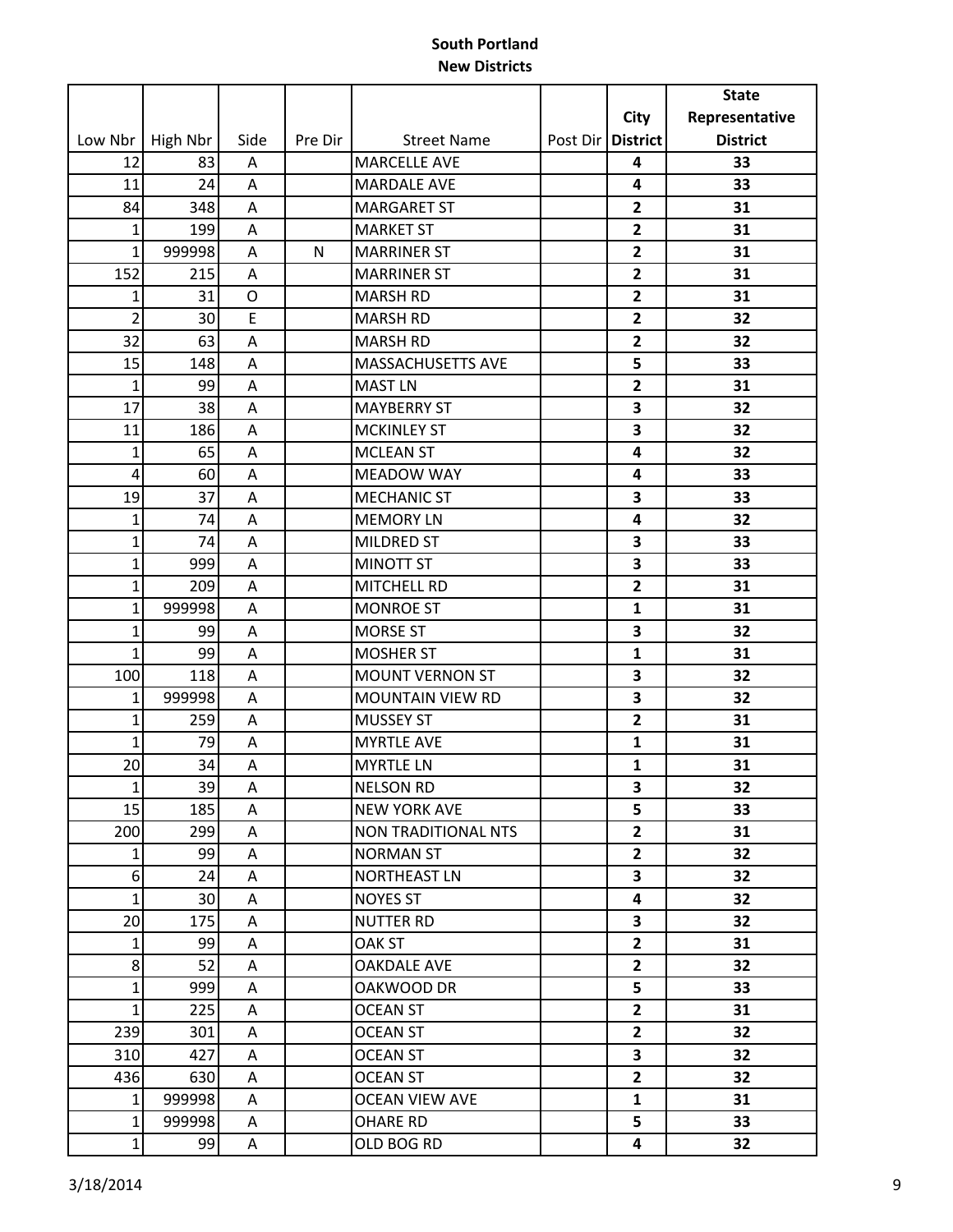|                |          |      |         |                     |                   |                         | <b>State</b>    |
|----------------|----------|------|---------|---------------------|-------------------|-------------------------|-----------------|
|                |          |      |         |                     |                   | City                    | Representative  |
| Low Nbr        | High Nbr | Side | Pre Dir | <b>Street Name</b>  | Post Dir District |                         | <b>District</b> |
| 1              | 99       | Α    |         | OLD FARM RD         |                   | 4                       | 32              |
| $\mathbf{1}$   | 28       | Α    |         | <b>OLIVE RD</b>     |                   | $\overline{2}$          | 31              |
| $\mathbf{1}$   | 99       | A    |         | <b>ONEIL ST</b>     |                   | $\overline{\mathbf{2}}$ | 31              |
| $\mathbf{1}$   | 12       | Α    |         | <b>ORCHARD ST</b>   |                   | $\overline{\mathbf{2}}$ | 31              |
| $\overline{2}$ | 54       | A    |         | <b>ORLANDO ST</b>   |                   | 4                       | 32              |
| $\mathbf{1}$   | 123      | Α    |         | <b>OSBORNE AVE</b>  |                   | 3                       | 32              |
| 5              | 32       | A    |         | <b>PADDOCK PL</b>   |                   | 4                       | 33              |
| $\mathbf{1}$   | 42       | A    |         | <b>PALMER ST</b>    |                   | 3                       | 33              |
| $\mathbf{1}$   | 6        | Α    |         | PAMELA DR           |                   | 3                       | 32              |
| 20             | 89       | Α    |         | <b>PARK AVE</b>     |                   | 4                       | 32              |
| $\mathbf{1}$   | 8        | A    |         | <b>PARKSIDE TER</b> |                   | $\mathbf{2}$            | 31              |
| $\overline{2}$ | 153      | A    |         | PARROTT ST          |                   | $\overline{2}$          | 32              |
| 6              | 110      | Α    |         | <b>PEARL ST</b>     |                   | 3                       | 33              |
| $\mathbf{1}$   | 99       | Α    |         | <b>PEARY TER</b>    |                   | 4                       | 32              |
| $\mathbf{1}$   | 153      | Α    |         | PENNSYLVANIA AVE    |                   | 5                       | 33              |
| $\mathbf{1}$   | 99       | A    |         | PEPPERBUSH CIR      |                   | 4                       | 32              |
| $\mathbf{1}$   | 426      | Α    |         | PHILBROOK AVE       |                   | 5                       | 33              |
| 12             | 12       | E    |         | PHILLIPS RD         |                   | 1                       | 31              |
| 15             | 15       | O    |         | PHILLIPS RD         |                   | $\overline{2}$          | 31              |
| 16             | 35       | Α    |         | PHILLIPS RD         |                   | $\mathbf{1}$            | 31              |
| $\mathbf{1}$   | 49       | Α    |         | PIERCE ST           |                   | 1                       | 31              |
| $\mathbf{1}$   | 199      | A    |         | PILGRIM RD          |                   | 3                       | 32              |
| $\mathbf{1}$   | 121      | A    |         | PILLSBURY ST        |                   | $\mathbf{1}$            | 31              |
| $\mathbf{1}$   | 999998   | A    |         | PINE HAVEN TER      |                   | 5                       | 33              |
| $\mathbf{1}$   | 317      | O    |         | <b>PINE ST</b>      |                   | $\overline{2}$          | 31              |
| 6              | 344      | E    |         | PINE ST             |                   | $\mathbf{1}$            | 31              |
| $\mathbf{1}$   | 64       | A    |         | PITT ST             |                   | $\overline{2}$          | 31              |
| 68             | 88       | E    |         | PITT ST             |                   | $\overline{2}$          | 32              |
| 69             | 93       | O    |         | PITT ST             |                   | $\overline{\mathbf{c}}$ | 31              |
| 13             | 280      | A    |         | PLEASANT AVE        |                   | 4                       | 32              |
| $\overline{4}$ | 75       | Α    |         | PLYMOUTH RD         |                   | $\overline{2}$          | 32              |
| $\overline{2}$ | 39       | A    |         | POND RD             |                   | $\mathbf{1}$            | 31              |
| $\mathbf{1}$   | 300      | A    |         | POPE AVE            |                   | 5                       | 33              |
| $\mathbf{1}$   | 99       | A    |         | PORTLAND ST         |                   | $\mathbf{1}$            | 31              |
| $\mathbf{1}$   | 98       | A    |         | <b>POWERS RD</b>    |                   | 5                       | 33              |
| $\mathbf{1}$   | 607      | Α    |         | PREBLE ST           |                   | $\mathbf{1}$            | 31              |
| 3              | 10       | A    |         | PRESIDENT'S WAY     |                   | 3                       | 32              |
| $\mathbf{1}$   | 23       | A    |         | PRIDE RD            |                   | 5                       | 33              |
| $\mathbf{1}$   | 103      | Α    |         | PROVIDENCE AVE      |                   | $\overline{2}$          | 31              |
| 114            | 160      | A    |         | PROVIDENCE AVE      |                   | $\overline{2}$          | 32              |
| 6              | 9        | A    |         | Q ST                |                   | $\overline{2}$          | 31              |
| $\mathbf{1}$   | 17       | A    |         | RAINBOW AVE         |                   | 4                       | 32              |
| $\mathbf{1}$   | 32       | A    |         | <b>RANDALL ST</b>   |                   | $\mathbf{1}$            | 31              |
| $\mathbf{1}$   | 999      | A    |         | <b>RED OAK DR</b>   |                   | 5                       | 33              |
| $\mathbf{1}$   | 48       | A    |         | <b>REYNOLDS ST</b>  |                   | $\overline{\mathbf{3}}$ | 33              |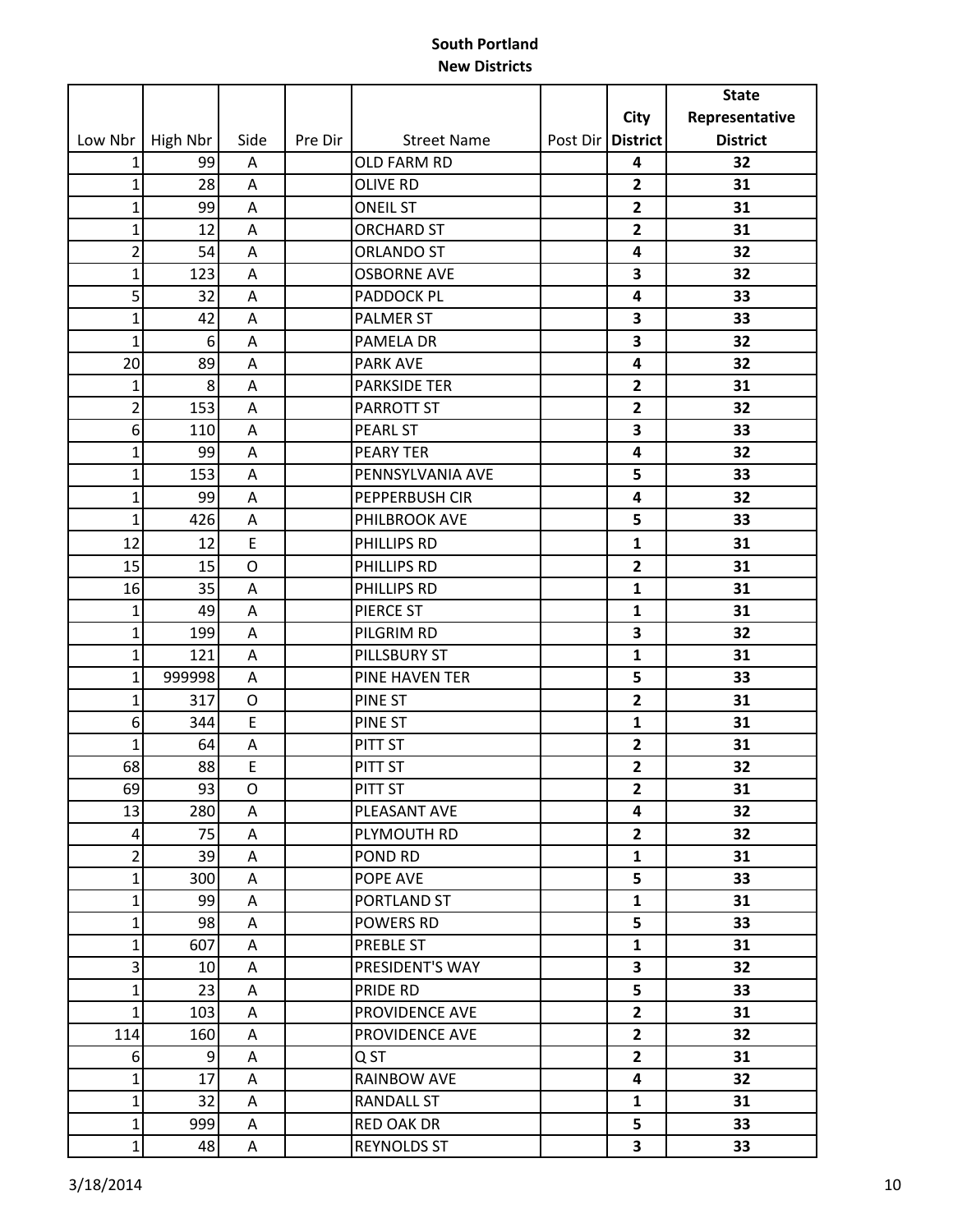|                |          |      |         |                        |                         | <b>State</b>    |
|----------------|----------|------|---------|------------------------|-------------------------|-----------------|
|                |          |      |         |                        | <b>City</b>             | Representative  |
| Low Nbr        | High Nbr | Side | Pre Dir | <b>Street Name</b>     | Post Dir   District     | <b>District</b> |
| 15             | 49       | Α    |         | RHODE ISLAND AVE       | 5                       | 33              |
| 5              | 30       | A    |         | <b>RICHARDS ST</b>     | $\overline{2}$          | 32              |
| 10             | 46       | A    | N       | <b>RICHLAND ST</b>     | $\overline{2}$          | 31              |
| 71             | 156      | Α    | S       | RICHLAND ST            | $\overline{2}$          | 31              |
| 175            | 235      | O    | S       | RICHLAND ST            | $\overline{2}$          | 32              |
| 176            | 228      | E    | S       | <b>RICHLAND ST</b>     | $\overline{2}$          | 31              |
| $\overline{2}$ | 180      | A    |         | RIDGELAND AVE          | 3                       | 33              |
| $\mathbf 1$    | 99       | A    |         | <b>RIGBY RD</b>        | 4                       | 32              |
| $\mathbf{1}$   | 999      | A    |         | RIVERPLACE DR          | $\overline{2}$          | 31              |
| $\mathbf{1}$   | 99       | A    |         | <b>ROBERT MILLS RD</b> | 4                       | 32              |
| 12             | 14       | A    |         | <b>ROBERTS ST</b>      | 3                       | 32              |
| $\mathbf{1}$   | 32       | Α    |         | <b>ROBINSON ST</b>     | 3                       | 33              |
| $\mathbf{1}$   | 999998   | A    |         | <b>ROGER RD</b>        | $\overline{2}$          | 31              |
| $\mathbf{1}$   | 999998   | A    |         | <b>ROLLINS WAY</b>     | 5                       | 33              |
| $\mathbf{1}$   | 130      | A    |         | <b>ROMANO RD</b>       | 4                       | 32              |
| $\overline{2}$ | 98       | A    |         | <b>ROOSEVELT ST</b>    | $\overline{2}$          | 31              |
| 22             | 22       | E    |         | ROSEWOOD AVE           | $\overline{2}$          | 32              |
| $\overline{2}$ | 10       | Α    |         | <b>ROSSETTI AVE</b>    | 4                       | 33              |
| 5              | 16       | A    |         | <b>ROTHAY AVE</b>      | 4                       | 33              |
| 37             | 190      | A    |         | <b>RUMERY ST</b>       | 4                       | 32              |
| 1              | 299      | Α    |         | <b>RUNNING HILL RD</b> | 5                       | 33              |
| $\mathbf{1}$   | 899      | A    |         | <b>SABLE OAKS DR</b>   | 5                       | 33              |
| $\mathbf{1}$   | 999      | Α    |         | <b>SAND PEBBLE WAY</b> | $\mathbf{1}$            | 31              |
| 8              | 198      | E    |         | <b>SANDY HILL RD</b>   | 4                       | 33              |
| 15             | 227      | O    |         | <b>SANDY HILL RD</b>   | 5                       | 33              |
| 12             | 444      | Α    |         | <b>SAWYER ST</b>       | $\mathbf{1}$            | 31              |
| 509            | 642      | Α    |         | <b>SAWYER ST</b>       | $\overline{\mathbf{2}}$ | 31              |
| 650            | 918      | А    |         | <b>SAWYER ST</b>       | $\overline{2}$          | 32              |
| 920            | 996      | E    |         | <b>SAWYER ST</b>       | $\mathbf{2}$            | 32              |
| 925            | 997      | 0    |         | <b>SAWYER ST</b>       | 3                       | 32              |
| $\mathbf{1}$   | 999998   | A    |         | SAWYERBROOK CIR        | $\overline{2}$          | 31              |
| 4              | 151      | Α    |         | <b>SCAMMAN ST</b>      | $\mathbf{2}$            | 32              |
| $\mathbf{1}$   | 398      | A    |         | <b>SCHOOL ST</b>       | $\mathbf{1}$            | 31              |
| $\mathbf{1}$   | 24       | A    |         | <b>SCHOONER RD</b>     | $\overline{2}$          | 32              |
| $\mathbf 1$    | 93       | A    |         | <b>SCOTT RD</b>        | 4                       | 33              |
| $\mathbf 1$    | 999998   | Α    |         | <b>SECOND ST</b>       | $\overline{2}$          | 31              |
| $\mathbf{1}$   | 299      | Α    |         | SETTLER RD             | 5                       | 33              |
| 1              | 999998   | A    |         | SETTLER ROAD EXT       | 5                       | 33              |
| $\mathbf{1}$   | 99       | A    |         | <b>SHELBY LN</b>       | 3                       | 32              |
| $\mathbf{1}$   | 999998   | Α    |         | SHIP CHANNEL RD        | $\mathbf{1}$            | 31              |
| 15             | 113      | O    |         | <b>SIMMONS RD</b>      | $\overline{\mathbf{3}}$ | 32              |
| 30             | 114      | E    |         | <b>SIMMONS RD</b>      | $\overline{2}$          | 32              |
| $\mathbf{1}$   | 18       | A    |         | SIMONTON ST            | $\mathbf{1}$            | 31              |
| $\mathbf 1$    | 999998   | A    |         | SIXTH ST               | $\overline{2}$          | 31              |
| $\mathbf{1}$   | 184      | A    |         | SKILLINGS ST           | 4                       | 32              |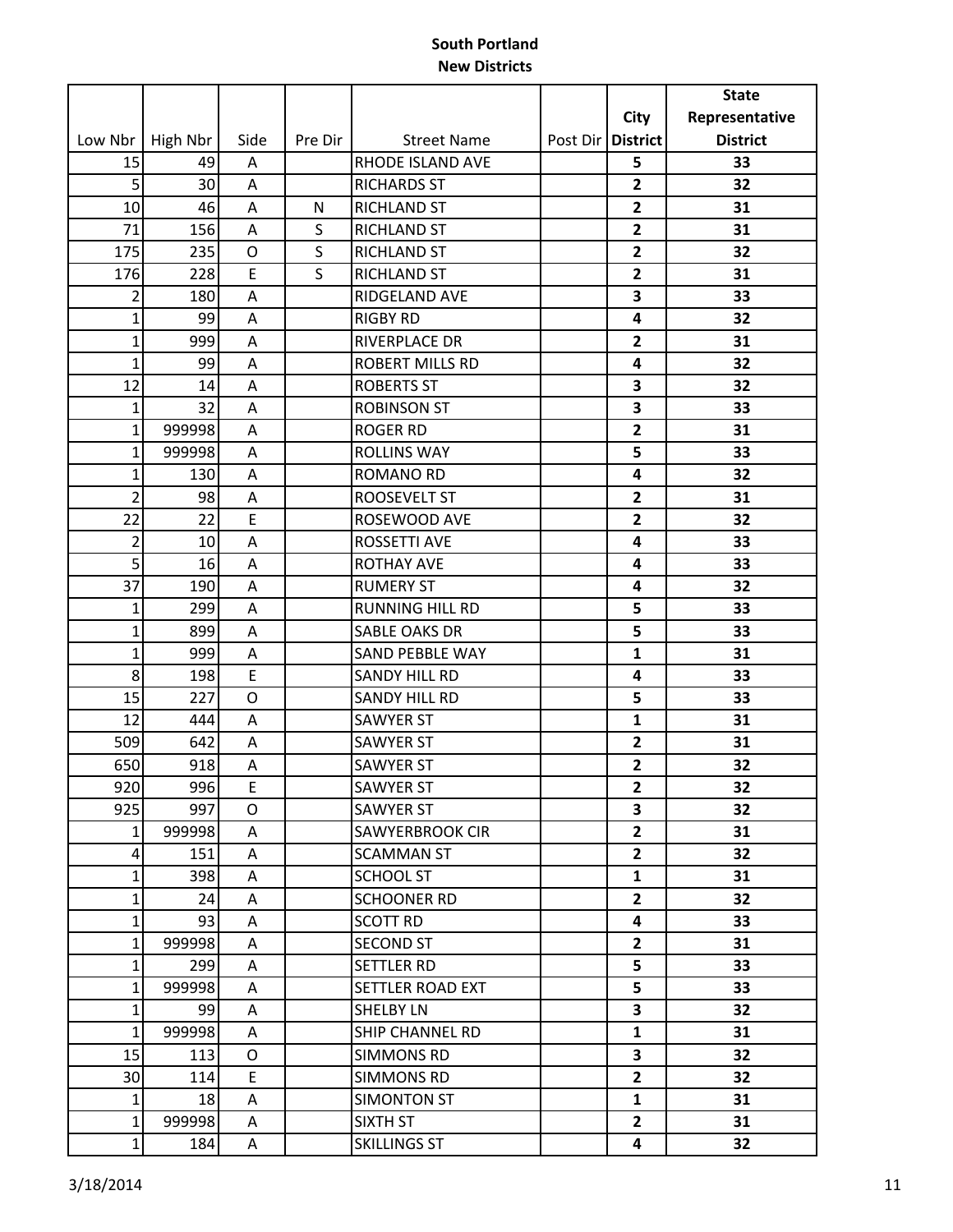|                |          |      |         |                       |          |                         | <b>State</b>    |
|----------------|----------|------|---------|-----------------------|----------|-------------------------|-----------------|
|                |          |      |         |                       |          | City                    | Representative  |
| Low Nbr        | High Nbr | Side | Pre Dir | <b>Street Name</b>    | Post Dir | <b>District</b>         | <b>District</b> |
| 1              | 17       | A    |         | <b>SKYLINE RD</b>     |          | 1                       | 31              |
| $\mathbf 1$    | 199      | A    |         | <b>SMITH ST</b>       |          | $\mathbf{1}$            | 31              |
| $\mathbf{1}$   | 999998   | A    |         | <b>SMOKEHOUSE CIR</b> |          | 4                       | 32              |
| $\mathbf{1}$   | 199      | A    |         | <b>SNOWBERRY DR</b>   |          | 4                       | 32              |
| $\mathbf{1}$   | 999998   | A    |         | <b>SOKOKIS ST</b>     |          | 5                       | 33              |
| $\mathbf{1}$   | 99       | Α    |         | <b>SOMERSET ST</b>    |          | $\overline{\mathbf{2}}$ | 31              |
| 10             | 10       | A    |         | <b>SOULE ST</b>       |          | $\overline{2}$          | 31              |
| $\mathbf{1}$   | 999998   | A    |         | SOUTHEAST RD          |          | 4                       | 32              |
| 11             | 45       | A    |         | SOUTHWELL AVE         |          | 4                       | 33              |
| $\mathbf 1$    | 38       | A    |         | <b>SPEAR AVE</b>      |          | $\overline{2}$          | 32              |
| $\mathbf 1$    | 999998   | A    |         | <b>SPRAGUE ST</b>     |          | $\mathbf{2}$            | 31              |
| $\mathbf{1}$   | 9999     | Α    |         | SPRING POINT DR       |          | $\mathbf{1}$            | 31              |
| $\mathbf{1}$   | 98       | A    |         | <b>SPRING ST</b>      |          | $\mathbf{1}$            | 31              |
| 47             | 120      | A    |         | SPRINGWOOD RD         |          | 4                       | 33              |
| $\mathbf{1}$   | 96       | A    |         | SPURWINK AVE          |          | $\overline{2}$          | 32              |
| $\mathbf{1}$   | 999      | A    |         | <b>STANFORD ST</b>    |          | $\mathbf{1}$            | 31              |
| $\mathbf{1}$   | 999998   | Α    |         | <b>STANLEY ST</b>     |          | 3                       | 32              |
| $\overline{2}$ | 46       | Α    |         | <b>STERLING AVE</b>   |          | $\overline{2}$          | 31              |
| $\mathbf{1}$   | 212      | Α    |         | <b>STILLMAN ST</b>    |          | 3                       | 32              |
| 6              | 25       | A    |         | <b>STONE DR</b>       |          | $\mathbf{1}$            | 31              |
| $\mathbf{1}$   | 56       | A    |         | <b>STRATHMORE RD</b>  |          | $\overline{2}$          | 31              |
| 13             | 154      | Α    |         | <b>STROUT ST</b>      |          | 4                       | 32              |
| $\mathbf{1}$   | 99       | Α    |         | <b>SUMMER LN</b>      |          | $\overline{2}$          | 32              |
| 5              | 17       | A    |         | <b>SUMMERGLEN RD</b>  |          | $\overline{2}$          | 32              |
| $\mathbf{1}$   | 117      | A    |         | <b>SUMMIT ST</b>      |          | $\mathbf{1}$            | 31              |
| $\mathbf{1}$   | 199      | Α    |         | <b>SUMMIT TER</b>     |          | $\mathbf{1}$            | 31              |
| $\overline{2}$ | 125      | A    |         | <b>SUNSET AVE</b>     |          | 4                       | 32              |
| 10             | 305      | A    |         | <b>SURFSITE RD</b>    |          | $\mathbf{1}$            | 31              |
| 1              | 63       | Α    |         | SYLVAN RD             |          | 3                       | 32              |
| $\mathbf{1}$   | 100      | Α    |         | <b>TALBOT WAY</b>     |          | 4                       | 32              |
| 3              | 99       | Α    |         | <b>TAMARACK DR</b>    |          | 4                       | 32              |
| $\overline{2}$ | 29       | A    |         | <b>TANNER ST</b>      |          | 3                       | 32              |
| $\mathbf{1}$   | 25       | Α    |         | <b>TAYLOR ST</b>      |          | $\mathbf{1}$            | 31              |
| 18             | 20       | A    |         | <b>TEWKSBURY LN</b>   |          | 3                       | 33              |
| $\mathbf 1$    | 199      | A    |         | <b>THADEUS ST</b>     |          | 4                       | 32              |
| $\mathbf{1}$   | 999998   | A    |         | THIRD ST              |          | $\overline{2}$          | 31              |
| 11             | 107      | Α    |         | THIRLMERE AVE         |          | 4                       | 33              |
| 32             | 32       | A    |         | <b>THOMAS ST</b>      |          | $\overline{2}$          | 31              |
| $\mathbf{1}$   | 199      | Α    |         | THOMPSON ST           |          | $\mathbf{1}$            | 31              |
| $\mathbf{1}$   | 99       | A    |         | <b>THORNTON AVE</b>   |          | 4                       | 32              |
| $\mathbf{1}$   | 99       | Α    |         | <b>TODD LN</b>        |          | $\mathbf{1}$            | 31              |
| $\mathbf 1$    | 9999     | Α    |         | <b>TOWNHOUSE DR</b>   |          | 5                       | 33              |
| $\mathbf{1}$   | 55       | A    |         | <b>TREMONT ST</b>     |          | 4                       | 32              |
| $\overline{7}$ | 95       | A    |         | <b>UNION ST</b>       |          | 4                       | 32              |
| $\mathbf 1$    | 99       | Α    |         | <b>VALLEY ST</b>      |          | 3                       | 32              |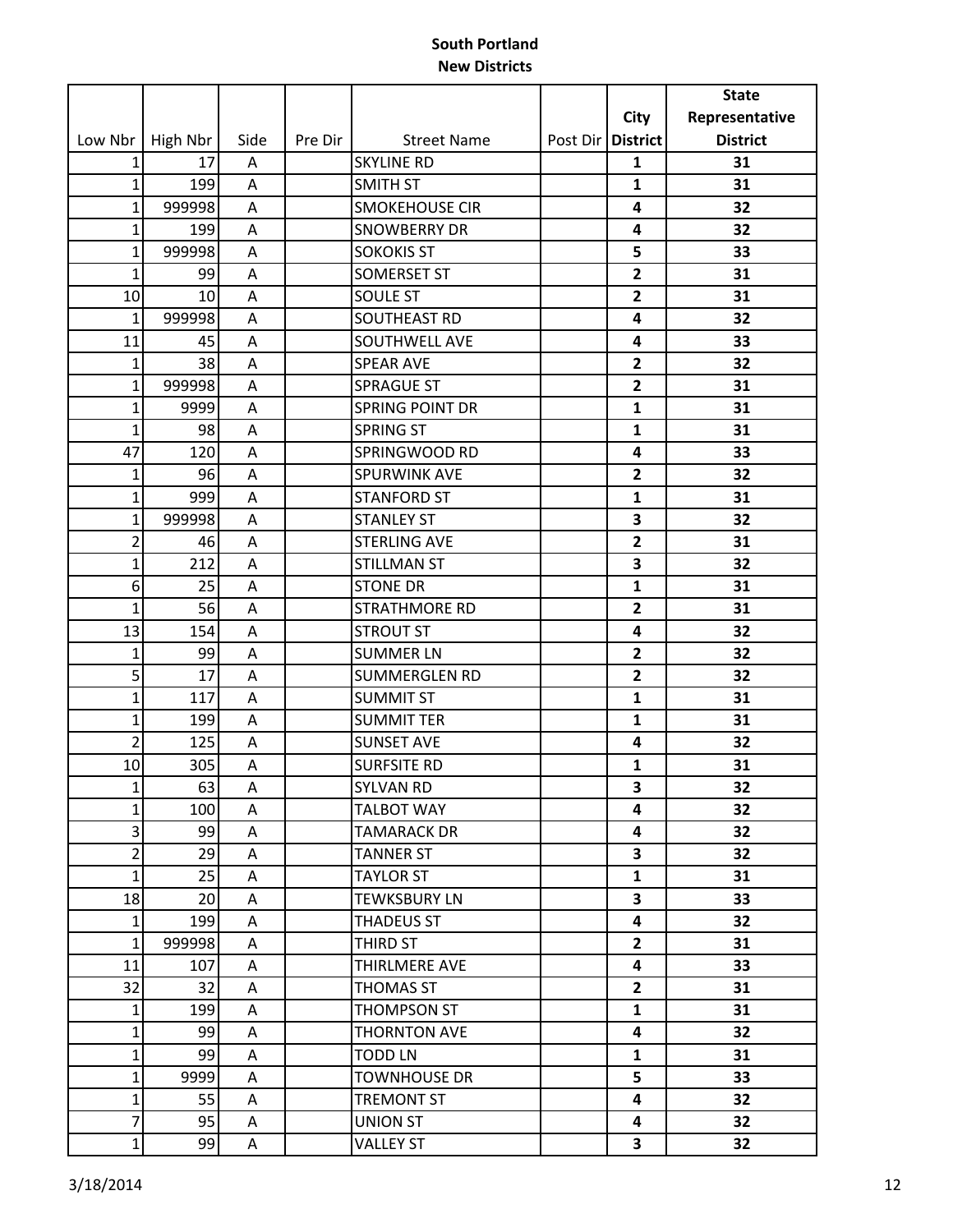|                |                |             |         |                       |          |                         | <b>State</b>    |
|----------------|----------------|-------------|---------|-----------------------|----------|-------------------------|-----------------|
|                |                |             |         |                       |          | <b>City</b>             | Representative  |
| Low Nbr        | High Nbr       | Side        | Pre Dir | <b>Street Name</b>    | Post Dir | <b>District</b>         | <b>District</b> |
| 129            | 135            | A           |         | <b>VERMONT AVE</b>    |          | 5                       | 33              |
| $\mathbf{1}$   | 46             | Α           |         | <b>VICTORY AVE</b>    |          | $\mathbf{1}$            | 31              |
| $\mathbf{1}$   | $\mathbf{1}$   | A           |         | <b>VILLA RD</b>       |          | 4                       | 33              |
| 14             | 87             | Α           |         | <b>VINCENT ST</b>     |          | 1                       | 31              |
| $\mathbf{1}$   | 34             | A           |         | <b>VIRGINIA AVE</b>   |          | $\mathbf{1}$            | 31              |
| $\mathbf{1}$   | 999998         | A           |         | <b>VISTA DR</b>       |          | 4                       | 32              |
| $\mathbf{1}$   | 99             | A           |         | <b>VIVIAN ST</b>      |          | $\overline{2}$          | 31              |
| $\mathbf{1}$   | 99             | A           |         | <b>VOCATIONAL DR</b>  |          | $\mathbf{1}$            | 31              |
| $\mathbf{1}$   | 138            | Α           |         | <b>WAINWRIGHT CIR</b> | E        | 5                       | 33              |
| $\mathbf{1}$   | 142            | A           |         | <b>WAINWRIGHT CIR</b> | W        | 5                       | 33              |
| 24             | 41             | A           |         | <b>WALKER ST</b>      |          | $\overline{2}$          | 31              |
| $\overline{2}$ | 199            | Α           |         | <b>WALLACE AVE</b>    |          | 4                       | 32              |
| $\mathbf{1}$   | 299            | Α           |         | <b>WALNUT ST</b>      |          | $\overline{2}$          | 31              |
| 6              | 99             | A           |         | <b>WASHINGTON AVE</b> |          | 3                       | 32              |
| $\mathbf{1}$   | 299            | Α           |         | <b>WATERMAN DR</b>    |          | $\overline{2}$          | 31              |
| $\mathbf{1}$   | 999998         | A           |         | <b>WEBSTER ST</b>     |          | $\mathbf{1}$            | 31              |
| $\mathbf{1}$   | 118            | Α           |         | WERMUTH RD            |          | 5                       | 33              |
| 22             | 194            | E           |         | <b>WESCOTT RD</b>     |          | 4                       | 33              |
| 45             | 195            | $\circ$     |         | <b>WESCOTT RD</b>     |          | 5                       | 33              |
| 25             | 163            | O           |         | <b>WESTBROOK ST</b>   |          | 4                       | 33              |
| 34             | 88             | E           |         | <b>WESTBROOK ST</b>   |          | 5                       | 33              |
| 100            | 224            | E           |         | <b>WESTBROOK ST</b>   |          | 4                       | 33              |
| 236            | 712            | Α           |         | <b>WESTBROOK ST</b>   |          | 5                       | 33              |
| 1              | 499            | A           |         | <b>WESTERN AVE</b>    |          | 5                       | 33              |
| 25             | 65             | Α           |         | WHISPERING PINES DR   |          | 3                       | 32              |
| $\mathbf{1}$   | 15             | Α           |         | <b>WHITEHALL AVE</b>  |          | 3                       | 33              |
| 10             | 10             | A           |         | <b>WHITNEY AVE</b>    |          | 3                       | 33              |
| $\mathbf{1}$   | $\overline{2}$ | Α           |         | WHITWORTH DR          |          | 3                       | 32              |
| $\overline{5}$ | 51             | $\mathsf O$ |         | WHITWORTH DR          |          | 3                       | 32              |
| 6              | 42             | E           |         | WHITWORTH DR          |          | $\overline{2}$          | 32              |
| $\mathbf{1}$   | 999998         | A           |         | WILD ROSE AVE         |          | 3                       | 32              |
| $\mathbf{1}$   | 20             | A           |         | WILLARD HAVEN PARK    |          | $\mathbf{1}$            | 31              |
| $\mathbf{1}$   | 999998         | A           |         | WILLARD HAVEN RD      |          | $\mathbf{1}$            | 31              |
| $\mathbf{1}$   | 99             | A           |         | <b>WILLARD ST</b>     |          | $\mathbf{1}$            | 31              |
| $\mathbf{1}$   | 25             | A           |         | <b>WILLISTON RD</b>   |          | $\overline{\mathbf{3}}$ | 32              |
| $\mathbf{1}$   | 99             | A           |         | WILLOW ST             |          | $\mathbf{1}$            | 31              |
| $\mathbf{1}$   | 38             | Α           |         | <b>WILSON ST</b>      |          | 4                       | 32              |
| $\mathbf{1}$   | 195            | A           |         | WINDING WAY           |          | 4                       | 32              |
| 5              | 24             | A           |         | <b>WINTERBERRY ST</b> |          | 3                       | 32              |
| 40             | 45             | A           |         | WINTERBERRY ST        |          | 4                       | 32              |
| $\mathbf{1}$   | 999998         | A           |         | <b>WISTERIA WAY</b>   |          | 3                       | 32              |
| $\mathbf{1}$   | 49             | A           |         | <b>WOODBURY ST</b>    |          | $\mathbf{1}$            | 31              |
| 9              | 15             | A           |         | WOODLAND RD           |          | $\mathbf{1}$            | 31              |
| $\mathbf 1$    | 49             | A           |         | WOODMOOR RD           |          | $\mathbf{2}$            | 32              |
| $\mathbf{1}$   | 290            | A           |         | WYLIE ST              |          | $\mathbf{3}$            | 32              |